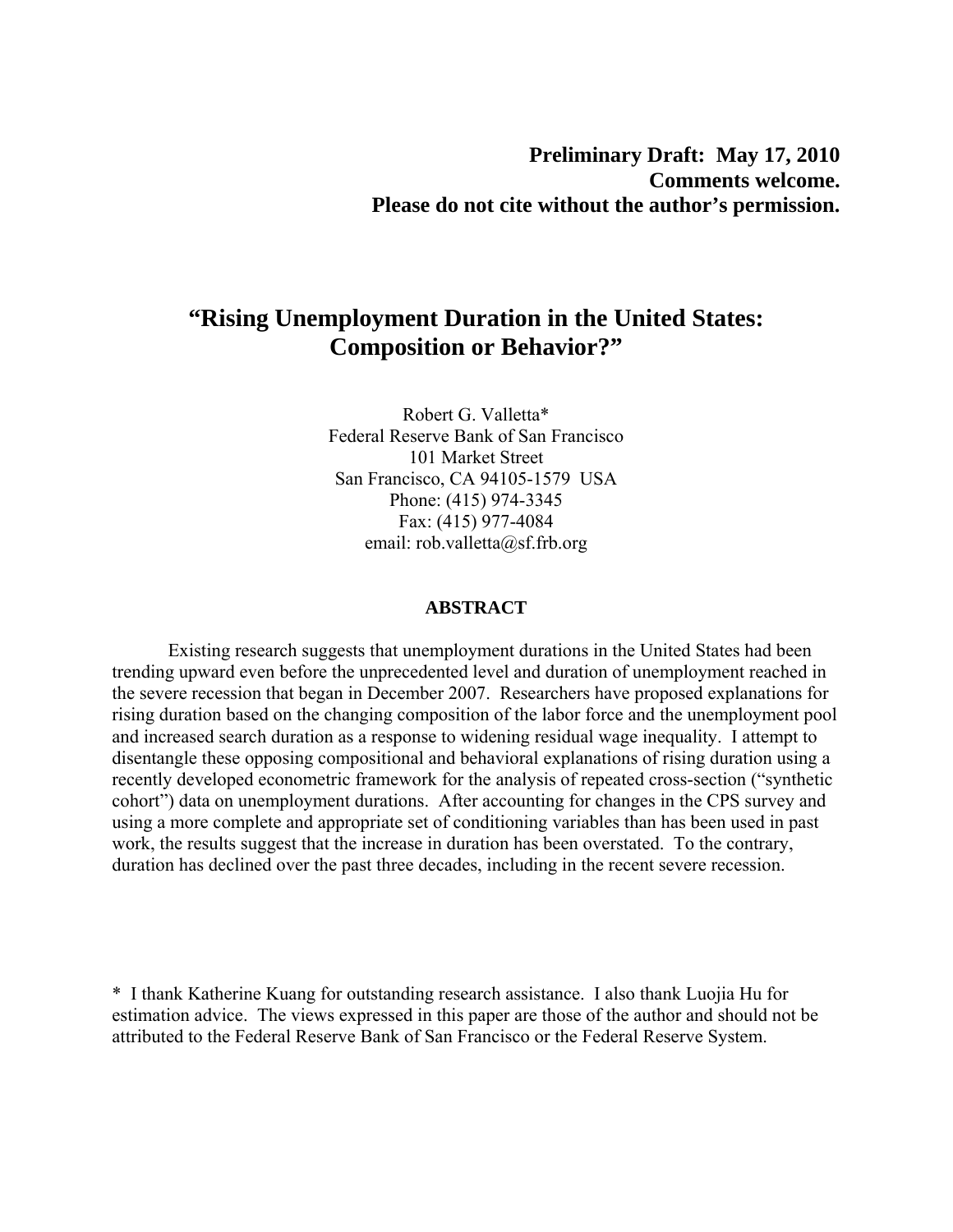# **"Rising Unemployment Duration in the United States: Composition or Behavior?"**

# **1. Introduction**

Unemployment durations in the United States reached historical highs during the most recent recession that began in December 2007, rising well above the level experienced during the 1981-82 recession—even though the unemployment rate reached higher levels in that recession than it has thus far in the latest downturn. An upward trend in U.S. unemployment duration relative to the unemployment rate also has been evident during expansionary periods. Past research on rising U.S. unemployment durations has focused on the changing composition of the labor force (Abraham and Shimer 2002, Aaronson, Mazumder, and Schechter 2010) or the unemployment pool (Valletta 1998). Abraham and Shimer (2002) also pointed to changing behavior by women, in particular higher labor force attachment, as a factor contributing to longer unemployment durations overall. In other recent work, Mukoyama and Sahin (2009) present evidence in favor of a search theoretic, behavioral explanation for rising unemployment duration, based on longer search times as an optimal response to widening residual wage inequality.

If rising duration reflects an optimal search response to widening wage dispersion, then it has little or no implications for social welfare. By contrast, to the extent that an increase in duration reflects other features of the labor market, such as growing skill mismatches, it is consistent with higher welfare costs of cyclical fluctuations arising from an increased burden of uninsurable labor-income risk on workers (Abraham and Shimer 2002). Changes in unemployment duration may also affect wage dynamics and the noninflationary unemployment rate (the NAIRU), although the direction of this relationship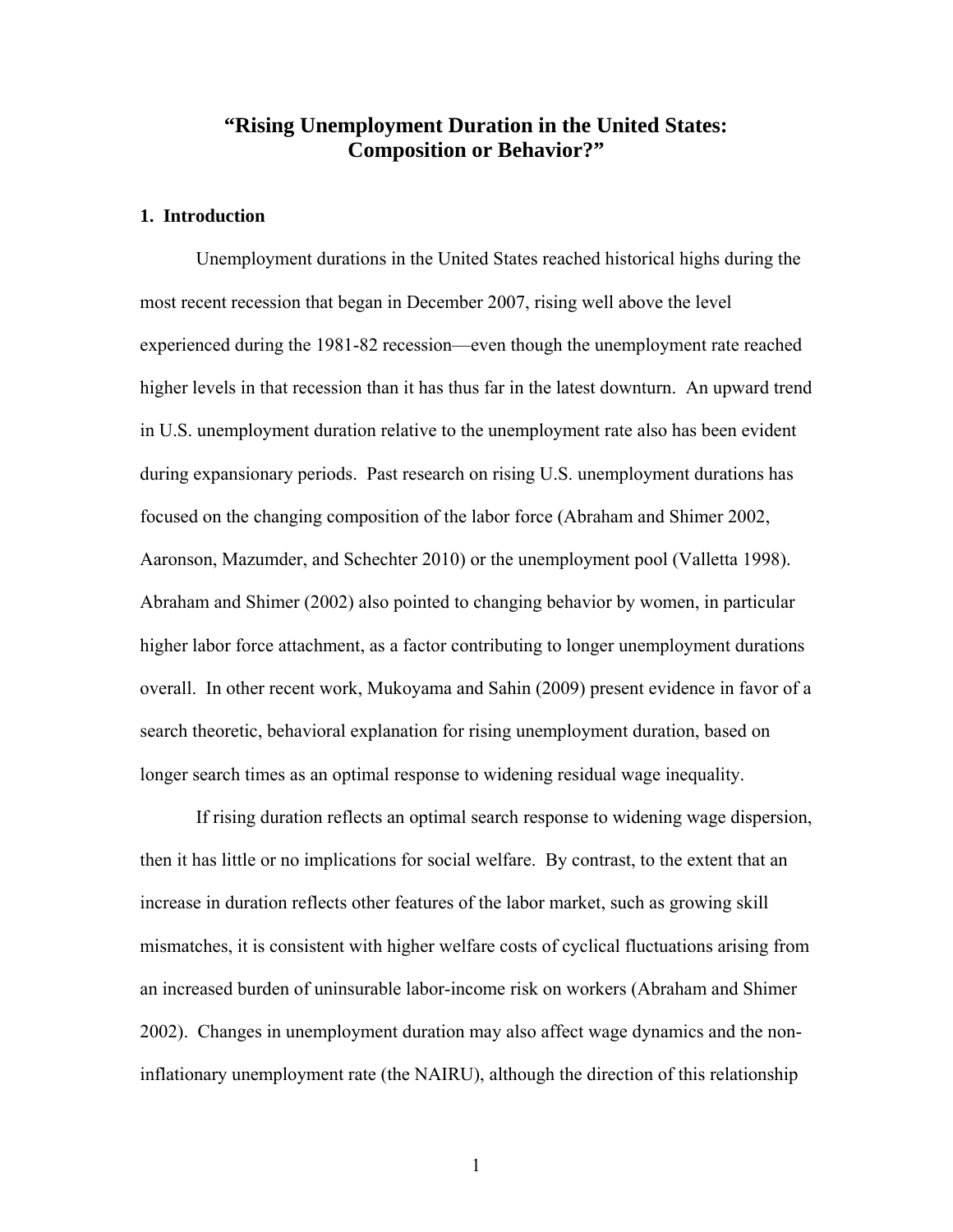is uncertain (Abraham and Shimer 2002, Campbell and Duca 2004). Proper assessment of the extent and importance of changes in unemployment duration requires analysis of whether duration has changed for an individual with a given set of characteristics facing specific labor market conditions.

 I assess the extent of rising duration and attempt to disentangle the opposing compositional and behavioral explanations using a recently developed econometric approach (Güell and Hu 2006) applied to monthly microdata on unemployed individuals from the U.S. Current Population Survey (CPS). Because the CPS is a repeated crosssection rather than a panel, research that uses these data to analyze unemployment duration generally relies on a "synthetic cohort" approach that mimics longitudinal data on individuals by exploiting the observable characteristics of unemployed individuals. This work (e.g., Baker 1992a) typically relies on measures of expected completed unemployment duration for broad sub-samples, which sharply limits the scope for observable individual characteristics to affect estimated patterns in unemployment duration over time.

Building on the expected duration approach, Güell and Hu (2006) developed generalized method of moments and maximum likelihood estimators that rely on variation in unemployment duration and characteristics measured at the individual level rather than the group level. Unlike past methodologies applied to the analysis of unemployment spells in repeated cross-sections, their method enables direct estimation of the influence of detailed individual characteristics and duration dependence, in addition to measures of aggregate economic conditions and other time-varying factors, in the determination of unemployment duration. They applied their method to data from the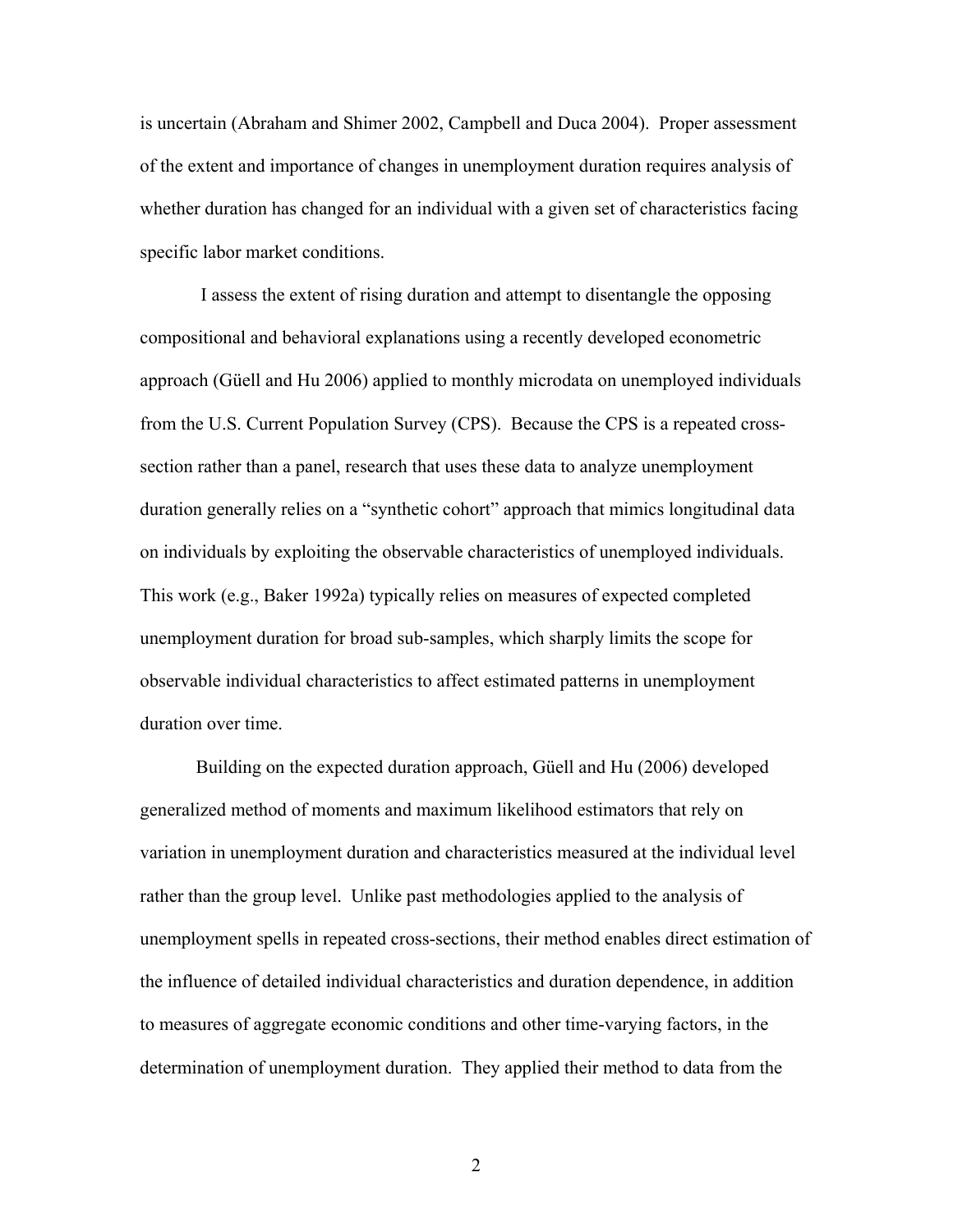Spanish Labor Force Survey to analyze the impact of the introduction of fixed-term contracts in the mid-1980s.

 I adapt the Güell and Hu (2006) framework to the U.S. setting, using CPS microdata for the period 1976-2009. This framework enables direct tests of the competing explanations for rising U.S. unemployment durations through more precise measurement of unemployment transitions and a more comprehensive conditioning framework that was enabled by prior approaches. I use this framework to analyze changes over time in expected unemployment duration, including comparison of the latest recession to the recession of the early 1980s.

The data are described in Section 2, along with descriptive displays of unemployment patterns over the sample frame, which include constructed estimates of expected completed duration and unemployment entry rates. Section 2 also discusses adjustments for major changes in survey methodology implemented in 1994 that substantially affect the comparison of measured duration before and after the redesign. Section 3 discusses my implementation of the Güell and Hu estimation framework. Section 4 discusses the specifics of the empirical specification, including the choice of controls for aggregate economic conditions, followed by presentation of the estimation results. An increase in duration over my sample frame is largely attributable to survey redesign effects and changes in the characteristics of unemployed individuals. Conditional on aggregate labor demand, as measured by payroll employment growth at the state level, duration has declined rather than increased, including when unemployment durations are compared between the recent severe recession and the severe recession of the early 1980s.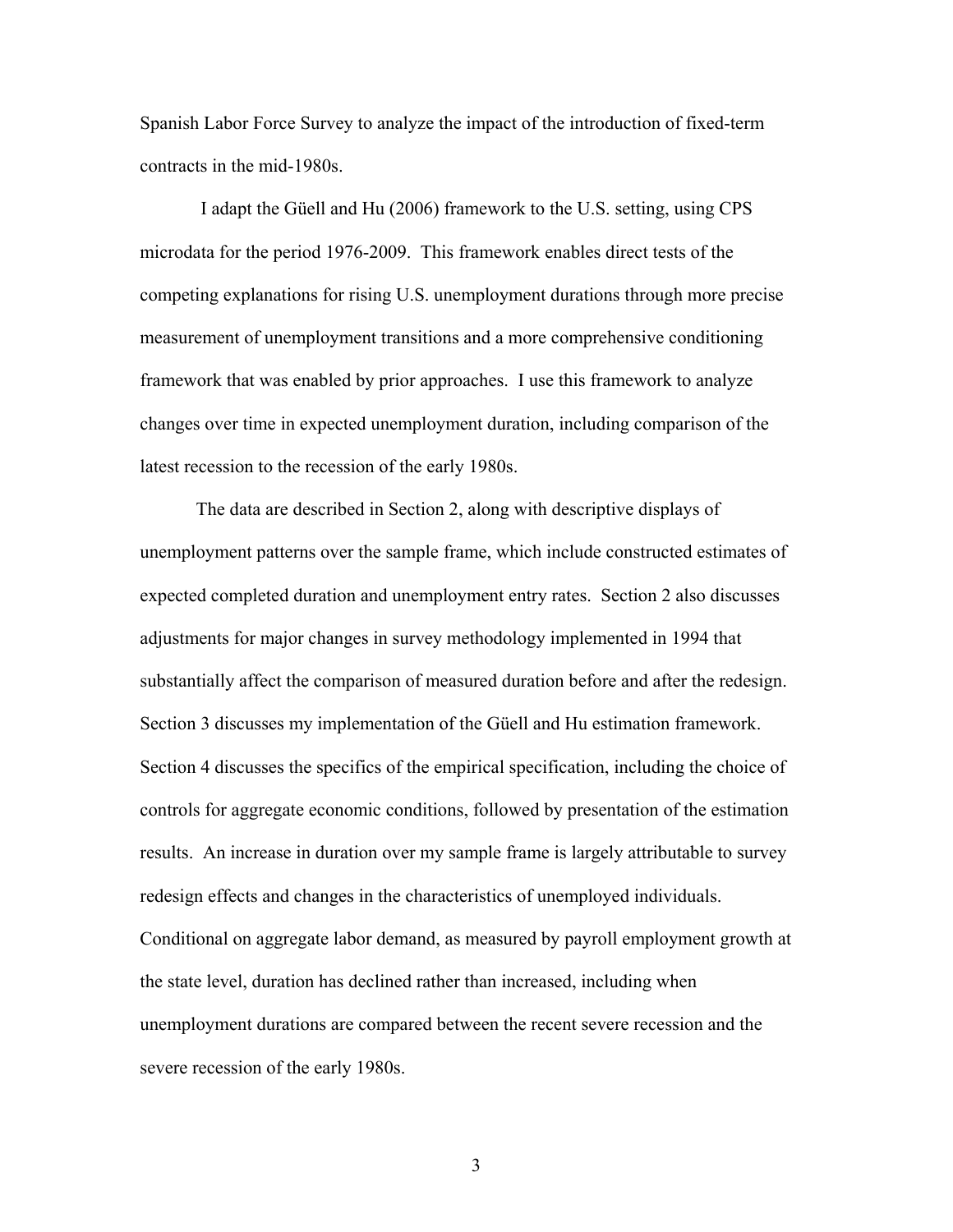### **2. Measuring U.S. Unemployment Duration**

#### *2.1 CPS Data*

 $\overline{a}$ 

The data used in this study are constructed from the monthly survey records from the U.S. Current Population Survey (CPS) for the period January 1976 through December 2009.<sup>1</sup> Observations were pulled for all individuals identified as unemployed in the survey, age 16 and older. Some of the analyses presented below rely on classification of individuals by their reason for unemployment. The reasons identified in the survey fall into five categories: job losers, for whom the survey distinguishes between those on temporary layoff (i.e., those expecting recall to the firm from which they were laid off) and permanent job losers (permanent layoffs, firings, or completion of temporary jobs); voluntary job leavers; re-entrants to the labor force; and new entrants to the labor force. All of the analyses below incorporate the CPS sampling weights, which are designed to yield monthly samples that are representative of the broader U.S. population.

In the CPS microdata, unemployment duration is measured as the duration of ongoing (interrupted) spells at the time of the survey, rather than completed duration for individuals who have exited unemployment. This variable is used for the calculation of the BLS's oft-cited "average duration" and "median duration" series, plus the related series that represent the proportion of individuals whose duration falls within specific intervals (e.g., less than 5 weeks, greater than 26 weeks, etc.). These series based on interrupted spell durations are subject to well-known biases with respect to measurement of expected duration for an individual entering unemployment, including underestimation of its cyclical elasticity (Sider 1985, Carlson and Horrigan 1983, Horrigan 1987).

<sup>&</sup>lt;sup>1</sup> The data files were obtained from Unicon Research Corporation (data through 2006) and the Census Bureau's "DataFerrett" web site.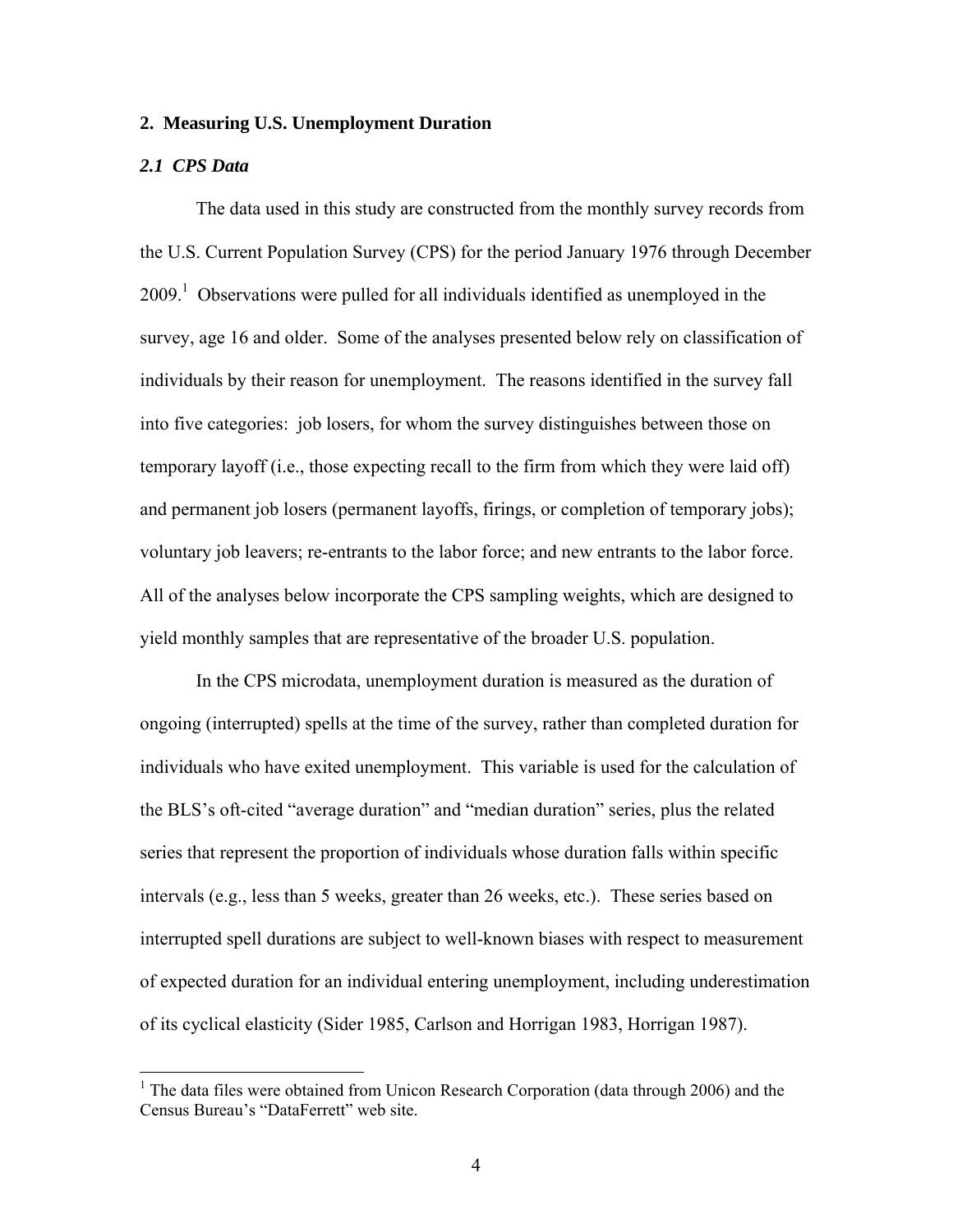Given the biases in measured duration based on interrupted spells, and also given the structure of the Güell and Hu estimator and its reliance on continuation probabilities (see Section 3), I focus the descriptive analyses on a measure of expected completed duration for an individual entering unemployment in a particular month (e.g., Sider 1985, Baker 1992a). This measure of expected duration is formed based on counts of individuals within duration intervals that correspond to the monthly sampling window for the CPS survey. These counts are used to define and estimate continuation probabilities between adjacent duration categories for "synthetic cohorts" of individuals. The continuation probabilities are then aggregated using standardized formulas to calculate the expected completed duration of unemployment for an individual entering unemployment in a particular month, under the assumption that the continuation probabilities remain the same. This method is described in detail in Appendix A.

 Figure 1 shows the unemployment rate, the BLS average duration series, and the measure of expected completed duration, for the complete sample period of 1976-2009.<sup>2</sup> After a substantial increase in the early 1980s, a downward trend in the unemployment rate is evident until it spikes again in 2008-2009. Average duration typically exceeds expected duration, with the notable exception of the most recent recession. Compared with average duration, the expected duration series exhibits greater cyclical sensitivity and its movements are timed more closely to the business cycle (see also Horrigan 1987).

 $2^2$  Following past practice (e.g., Sider 1985), I multiplied estimates of expected duration in months by 4.3 to obtain expected duration in weeks for the charts.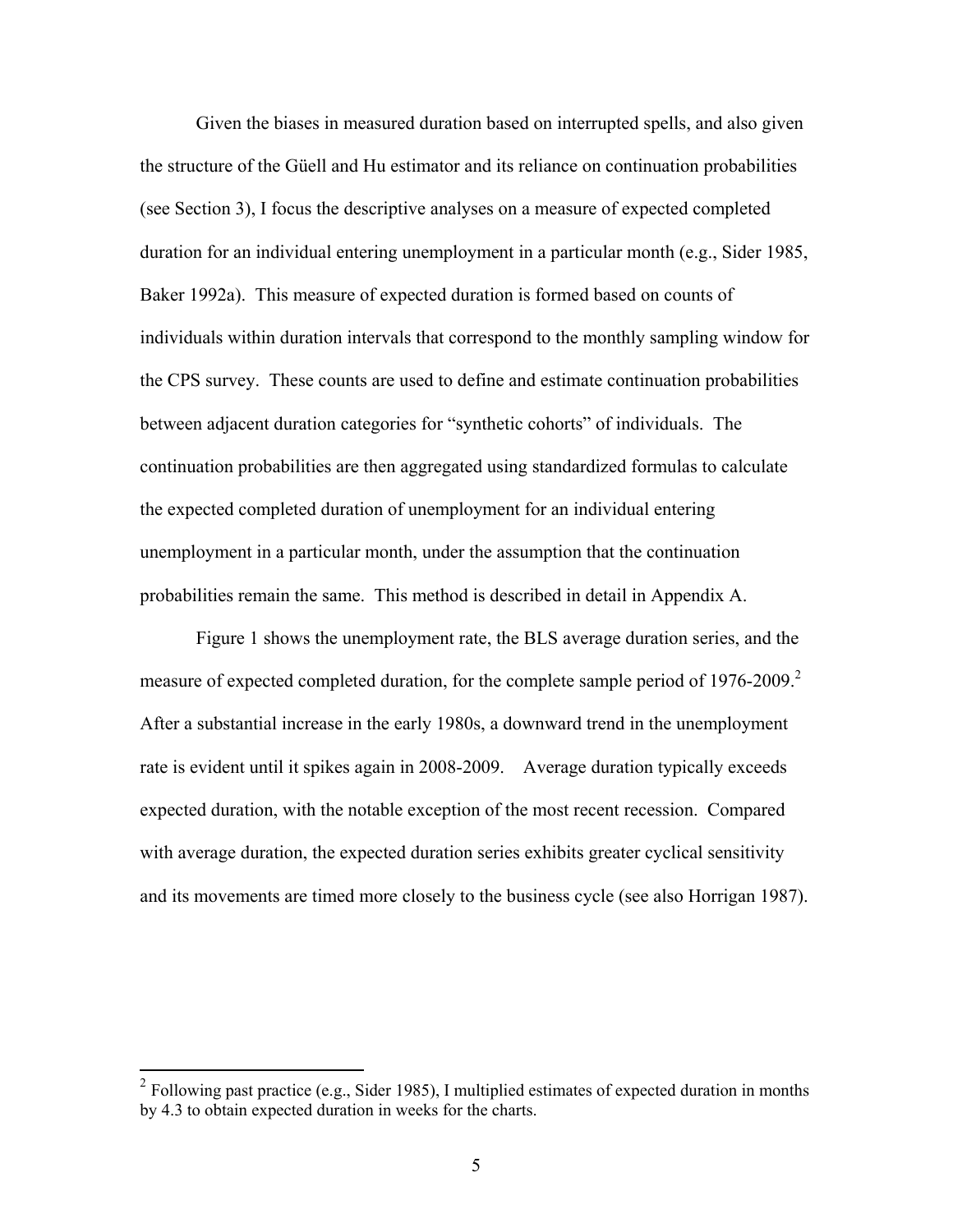### *2.2 Adjustment for survey redesign*

 $\overline{a}$ 

 An important issue for these data is the impact of a major redesign of the basic monthly CPS survey that was introduced beginning in January 1994. In addition to extensive conversion to computerized administration, the survey questionnaire was altered to accommodate dependent interviewing. In particular, following the redesign, rather than posing the duration question to all unemployed respondents, duration for individuals identified as unemployed in consecutive survey months is calculated automatically by incrementing the previously reported duration by the number of elapsed weeks between the two survey reference periods.<sup>3</sup> In addition, after the re-design, respondents were given the option of reporting unemployment duration in months or years rather than weeks ("flexible reporting periodicity"), although they are explicitly asked for duration in weeks if they report four or fewer months of unemployment.

Using data from a parallel survey administered in 1992-1993, Polivka and Miller (1998; "PM") found that the new survey design generated a trend break in the measured duration of unemployment, increasing it relative to its measurement using the earlier survey design.<sup>4</sup> In particular, PM found that the proportions of those unemployed for less than 5 weeks and for 15 weeks or more fell by about 17% and rose by about 17%, respectively (with essentially no change in the proportion reporting 5-14 weeks). The increase in reported durations appears to be largely due to the introduction of dependent interviewing, because the switch to flexible reporting periodicity does not imply a clear

 $3$  Due to the rotation group structure of the CPS sample, households and individuals are in the sample for four months, out for eight, and then back in for four. This limited panel structure enables selected panel analyses, such as analysis of labor force transitions, but precludes complete analysis of individual unemployment durations in a panel setting.

<sup>&</sup>lt;sup>4</sup> The redesign also altered the calculation of unemployment shares by reason, primarily by increasing the share of re-entrants and reducing the share of new entrants.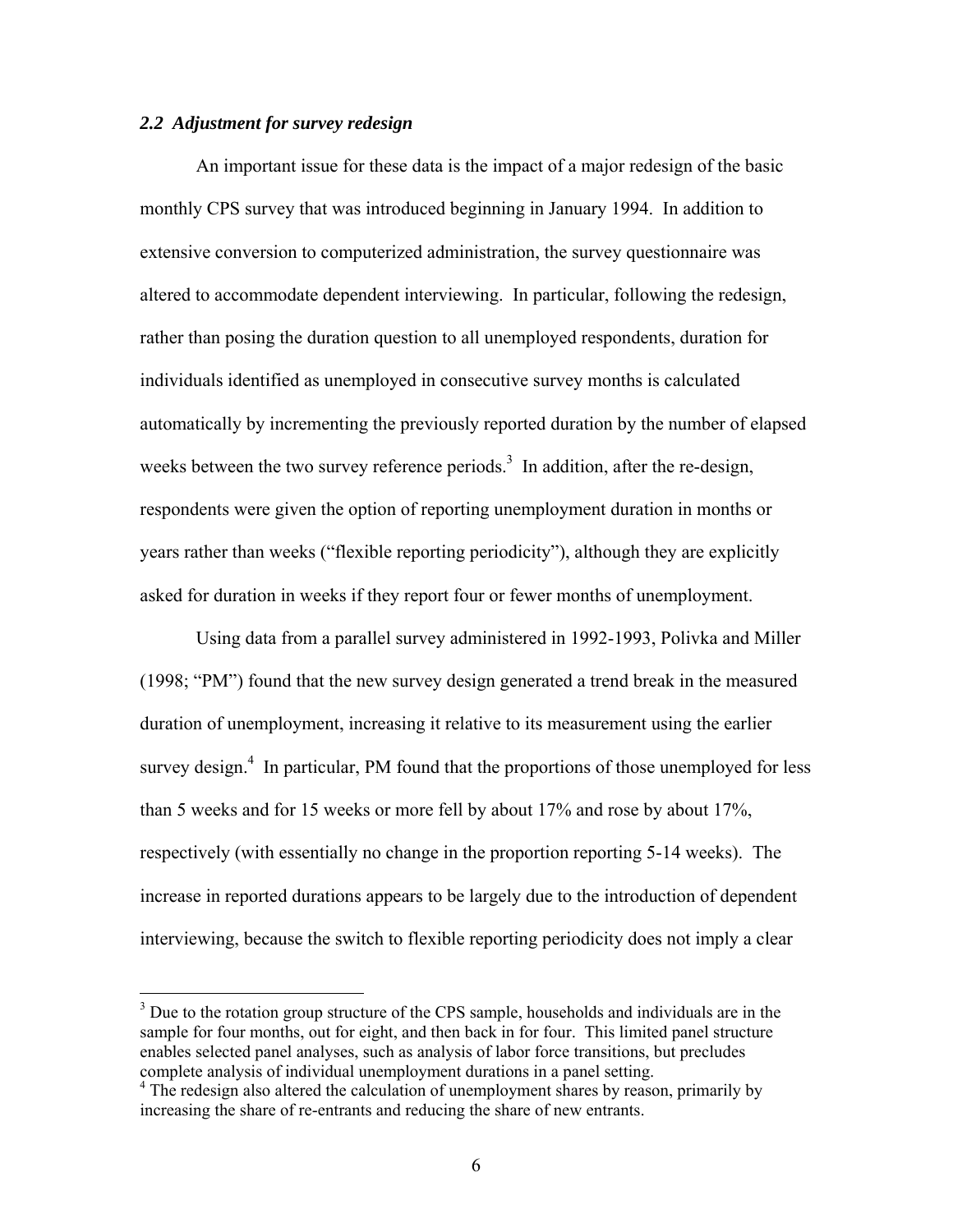bias in reported durations (Abraham and Shimer 2002). PM developed adjustment factors which can be used to mitigate the influence of the redesign on measured unemployment durations; in addition to the published factors, they have made available similar adjustment factors for more narrowly defined population sub-groups. However, their adjustment factors apply to aggregate duration series, not to individual unemployment durations from the microdata, rendering them unsuitable for use in my setting.

Abraham and Shimer (2002; "AS") provide an alternative perspective and approach, which exploits the CPS's rotating sample design (see footnote 3 above). Rather than adjusting aggregate duration estimates, they restricted their analyses to the CPS "incoming rotation groups" (IRGs). The incoming rotation groups are either new respondent units or units that are rotating back into the interview sample after eight months out. Because the IRG records do not have consecutive prior-month duration values that can be incremented to obtain duration estimates in the current month, reported unemployment durations for the IRGs are unaffected by the introduction of dependent interviewing in the redesigned survey,

The AS correction (restricting the sample to the IRGs) is straightforward to apply when using the CPS microdata, as in my setting. Moreover, it performs quite well in capturing the full range of survey redesign effects on duration that are reflected in the PM adjustment factors. This can be seen in Figure 2, which displays the expected duration series based on the unadjusted data, along with the corresponding series based on the PM and AS adjustment (in this chart and subsequent ones, the series are expressed as annual averages of non-seasonally adjusted monthly values). The PM multiplicative adjustment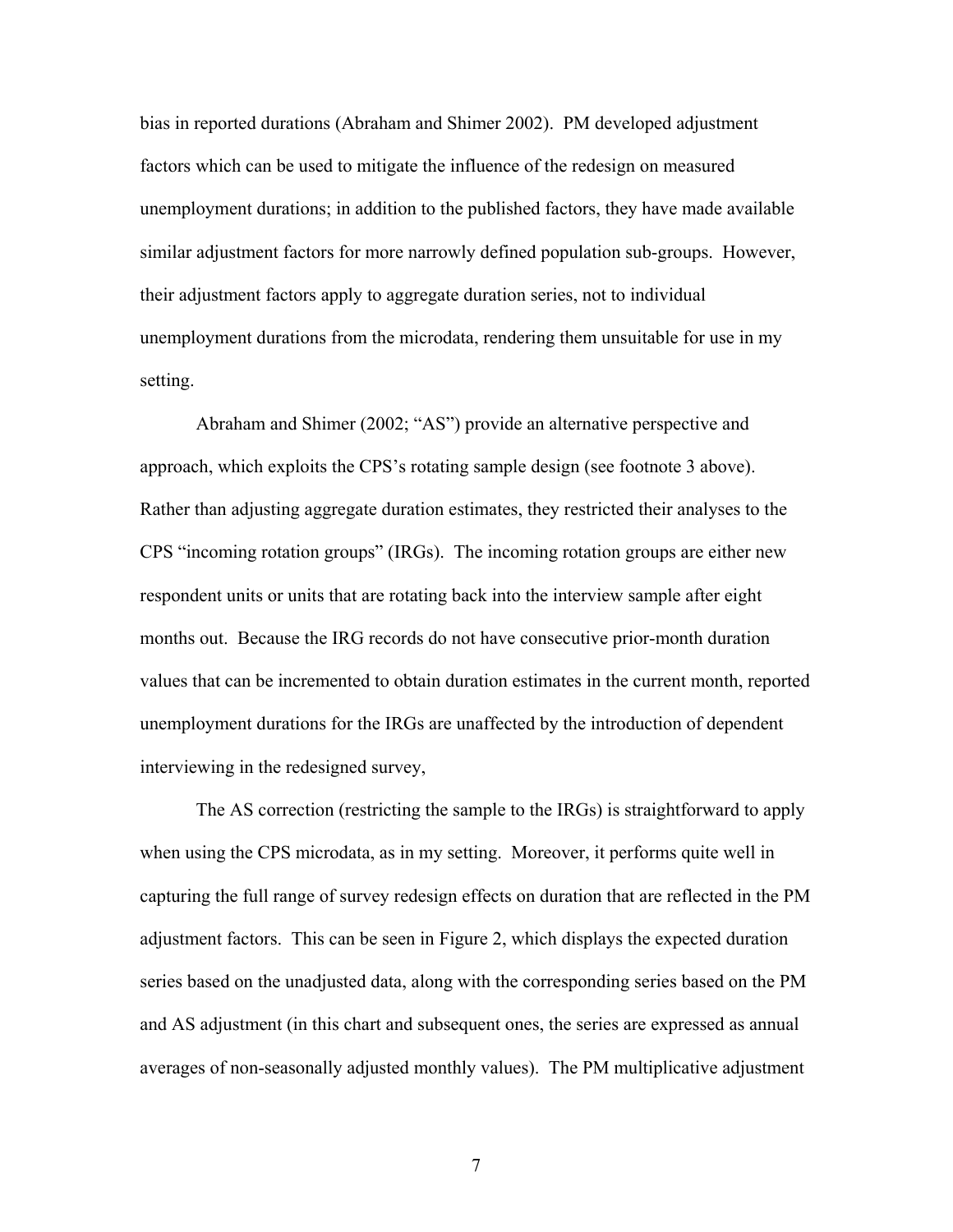factors are intended to adjust the pre-redesign observations to be equivalent to the postredesign observations. Because the AS adjustment by necessity does the opposite—it adjusts the post-redesign observations to be comparable to the pre-redesign observations—in the figure, the inverse of the PM multiplicative factors was applied to the post-redesign observations.

As expected, in Figure 2 the AS and unadjusted lines are quite close prior to 1994, reflecting little or no systematic reporting differences between the IRGs and other rotation groups. From 1994 forward, both adjusted series lie noticeably below the unadjusted series, consistent with the adjusted series' neutralization of the increase in measured duration caused by the redesign. Most importantly, the adjusted series are nearly identical to one another, suggesting that the impact of the redesign on measured durations is almost entirely the result of the switch to dependent interviewing: if the switch to flexible reporting periodicity systematically affected measured durations, the estimates based on the PM adjustments, which account for it, would depart noticeably from the estimates based on the AS adjustment. The impact of the adjustments is substantial, averaging about 1-2 weeks (about 10-15% of the unadjusted base value) during 1994-2008 and increasing to about 4.5 weeks in 2009 (about 15% of the unadjusted base value).

Figure 3 is similar in construction to Figure 2 but focuses on unemployment entry rates rather than expected duration. The entry rates are calculated as the ratio of newly unemployed individuals (duration<5 weeks) to the labor force, calculated monthly and then averaged on an annual basis. As is well-known (e.g., Mukoyama and Sahin 2009), unemployment entry rates have been declining since the early 1980s. Figure 3 shows that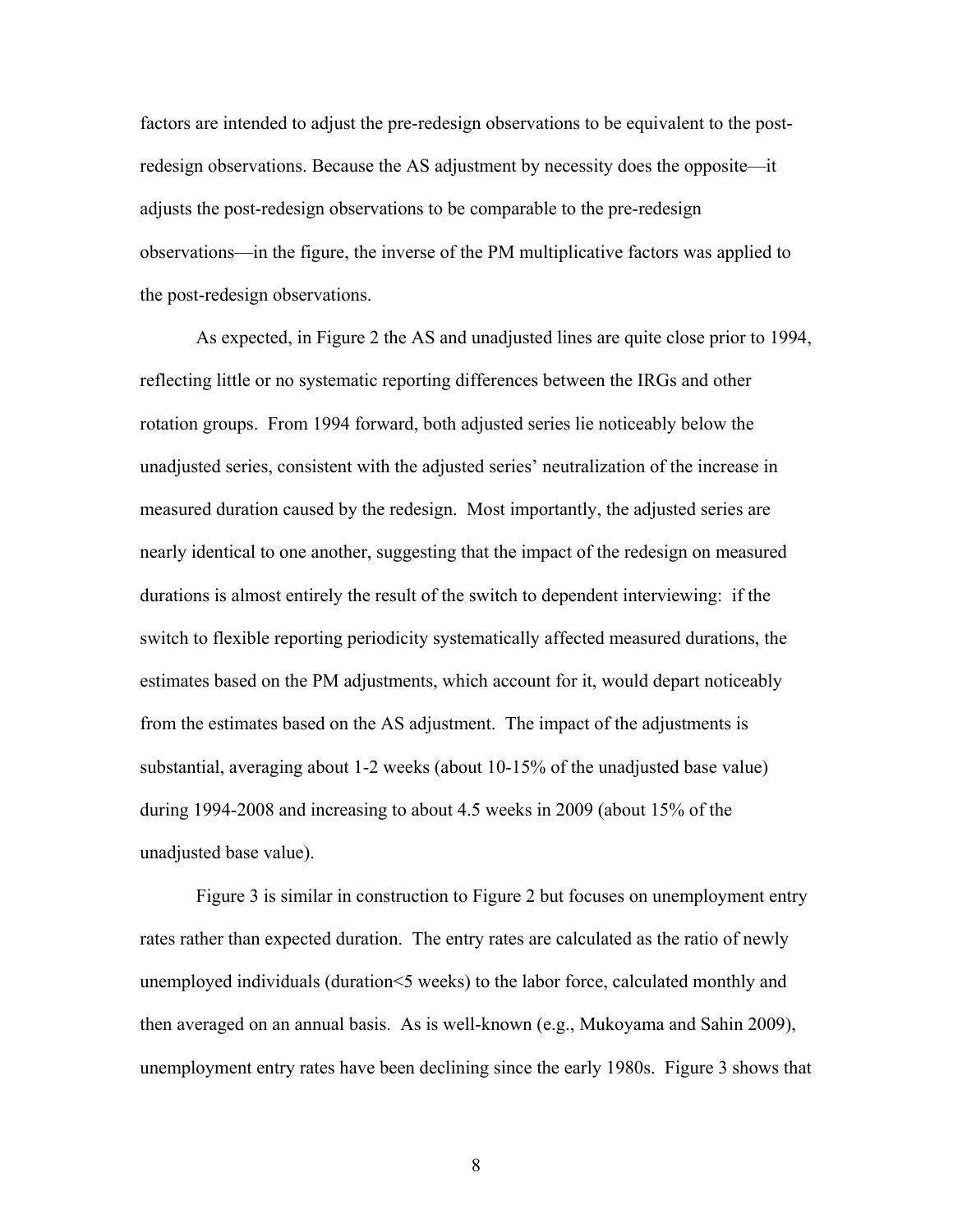the decline in entries is less pronounced when the series are adjusted for the reduction in the measured share of very short unemployment spells caused by the 1994 survey redesign. As in Figure 2, the alternative adjustment methods yield nearly identical series values from 1994 forward.

Because the AS adjustment performs admirably for capturing the full redesign effects on reported durations, and because it is suitable for use with microdata, much of the subsequent analysiss in this paper will use the AS adjustment, by restricting the analysis samples to the IRGs.<sup>5</sup> This reduces the sample size by one-fourth, from a range of about 2200 to 8100 observations per month down to about 550 to 2000 observations per month (depending on the unemployment rate).<sup>6</sup>

### *2.3 Descriptives: unemployment duration and entry over time*

 $\overline{a}$ 

 To gain a better handle on the patterns in unemployment duration and entry over time, Figures 4-7 display the duration and entry series by sex and reason for unemployment.

Figure 4 shows the measure of expected completed duration by sex. Duration for men exceeded that for women early in the sample frame, but the series converged over time as women's labor force attachment strengthened. By the late 1990s, expected

 $<sup>5</sup>$  This approach is followed purely for the sake of consistent measurement over time. As</sup> discussed by Polivka and Miller, the CPS redesign was specifically intended to overcome reporting inconsistencies in the pre-1994 survey and as such is likely to have improved the accuracy of reported unemployment durations (at least for the three-quarters of the sample that are not in the IRGs). The need for consistent measurement over time in my setting dictates reliance on observations that are less reliably measured at a point in time (after 1994). Researchers who have no need to compare the pre- and post-redesign periods should use the redesigned survey data as is.

 $6$  For subsequent calculations that involve comparisons with published labor force or population totals, the IRG samples are upweighted by a factor of 4.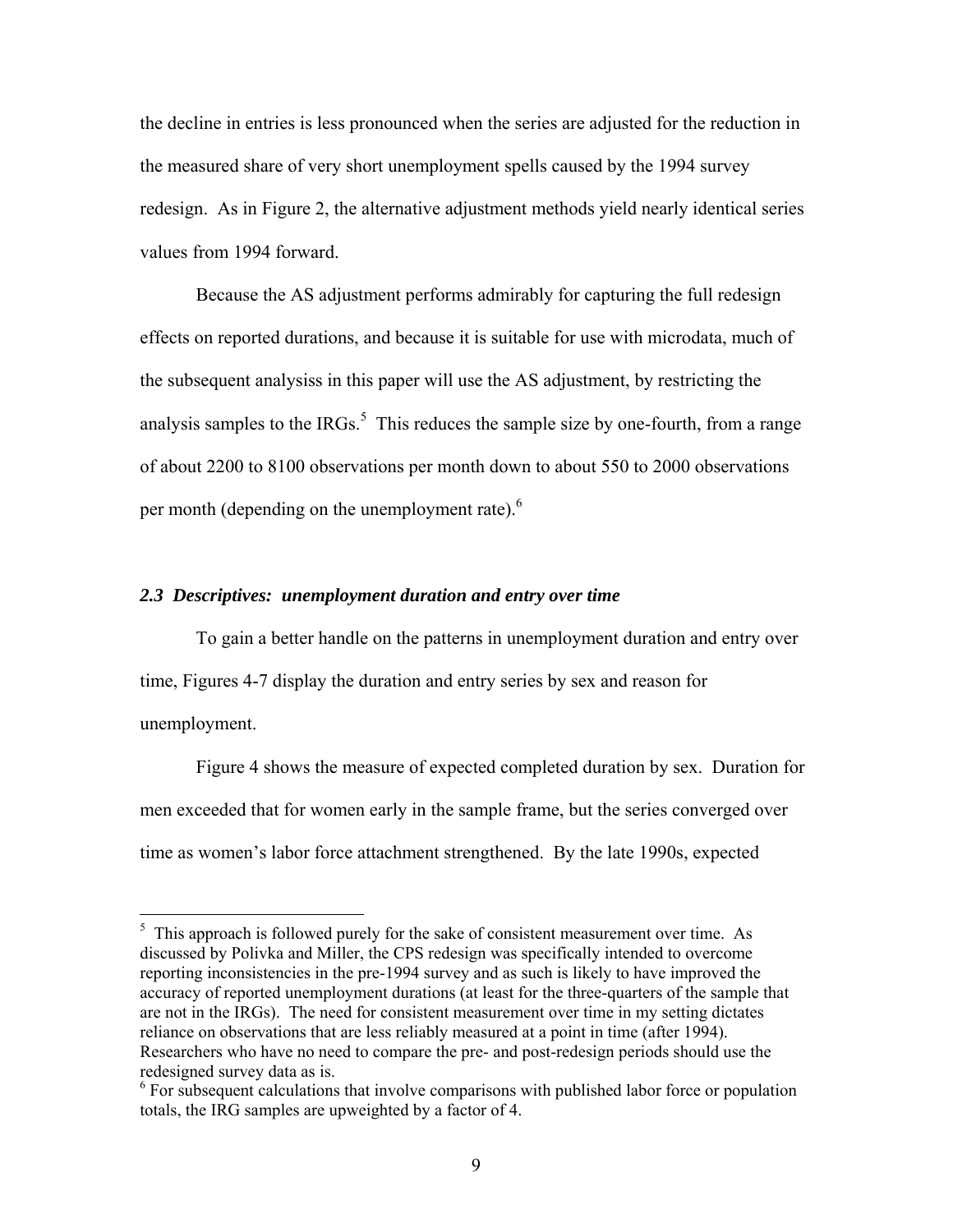duration was very similar for men and women, and this pattern continued into the most recent recession, with a nearly identical duration spike observed for the two groups in 2008-09. The chart is consistent with the view that to the extent it exists, rising overall duration primarily is a result of rising labor force attachment and duration for women (Abraham and Shimer 2002, Aaronson et al. 2010). Figure 5 indicates that the overall decline in unemployment entry rates from Figure 3 was restricted to women, which also is consistent with rising labor force attachment for women

Figures 6 and 7 display expected completed duration and entry rates by reason for unemployment (job losers, job leavers, and entrants). Figure 6 shows that expected duration for involuntary job losers substantially exceeded that for job leavers (quits) and labor market entrants early in the sample frame. However, the job losers duration series largely converged with the other series later in the sample frame and in fact was noticeably below duration for job leavers in 2009. Figure 7 indicates that declining overall entry rates (from Figure 3) were largely driven by declining rates of labor market entrance into unemployment, consistent with greater declines for women than for men (Figure 5).

#### **3. Econometric Approach: Conditional Analysis of Synthetic Panels**

 The econometric approach used for the formal analyses of unemployment duration is adapted from Güell and Hu (2006; henceforth "GH"). Past analyses of cyclical patterns and trends in U.S. unemployment duration have taken one of two approaches: (i) examination of aggregate series based on interrupted spell durations, such as the average duration of unemployment or unemployment shares by duration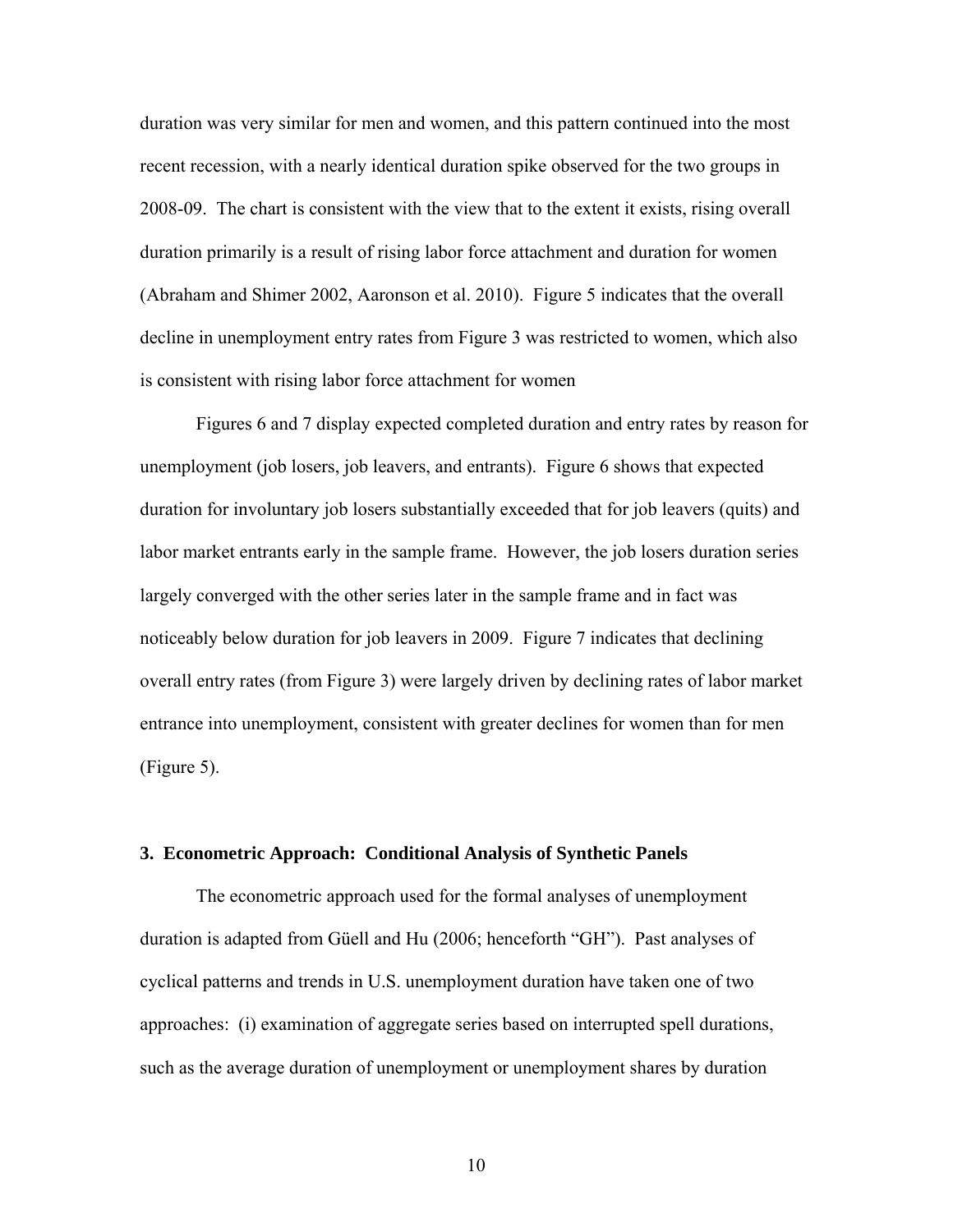category (e.g., Abraham and Shimer 2002, Mukoyama and Sahin 2009, Aaronson et. al 2010); (ii) use of the expected duration series (based on monthly continuation probabilities; see Appendix A) calculated at the aggregate level or for broad population sub-groups (e.g., Sider 1984, Baker 1992a). These methods preclude the joint incorporation of detailed individual characteristics and duration dependence into the analysis. GH developed generalized method of moments (GMM) and maximum likelihood (ML) approaches that enable estimation of detailed covariate effects on unemployment duration at the individual level, along with estimation of the conditional effects of duration dependence and the impact of time-varying factors such as labor market conditions.

 GH focused on developing and implementing their GMM approach over the ML approach because of the former's broad applicability. As they note, their ML approach is difficult to implement in the case of grouped duration data with uneven duration categories that do not necessarily correspond to the survey sampling window. However, because unemployment durations are reported on a continuous weekly basis in the CPS data that I use, and because the CPS is consistently sampled on a monthly basis, these constraints do not apply. As such, I use GH's ML approach (see their section 2.4).

 Intuitively, the estimator is implemented by arranging separate base and continuation samples across the full range of unemployment duration intervals. For example, base and continuation sample pairings will consist of individuals unemployed for 0 to 4 weeks in month *t-1* paired with those unemployed for 5-8 weeks in month *t*, 5 to 8 weeks in month *t-1* paired with 9-12 weeks in month *t*, 13-26 weeks in month *t-3* paired with 27-39 weeks in month *t*, etc. The characteristics of the continuation samples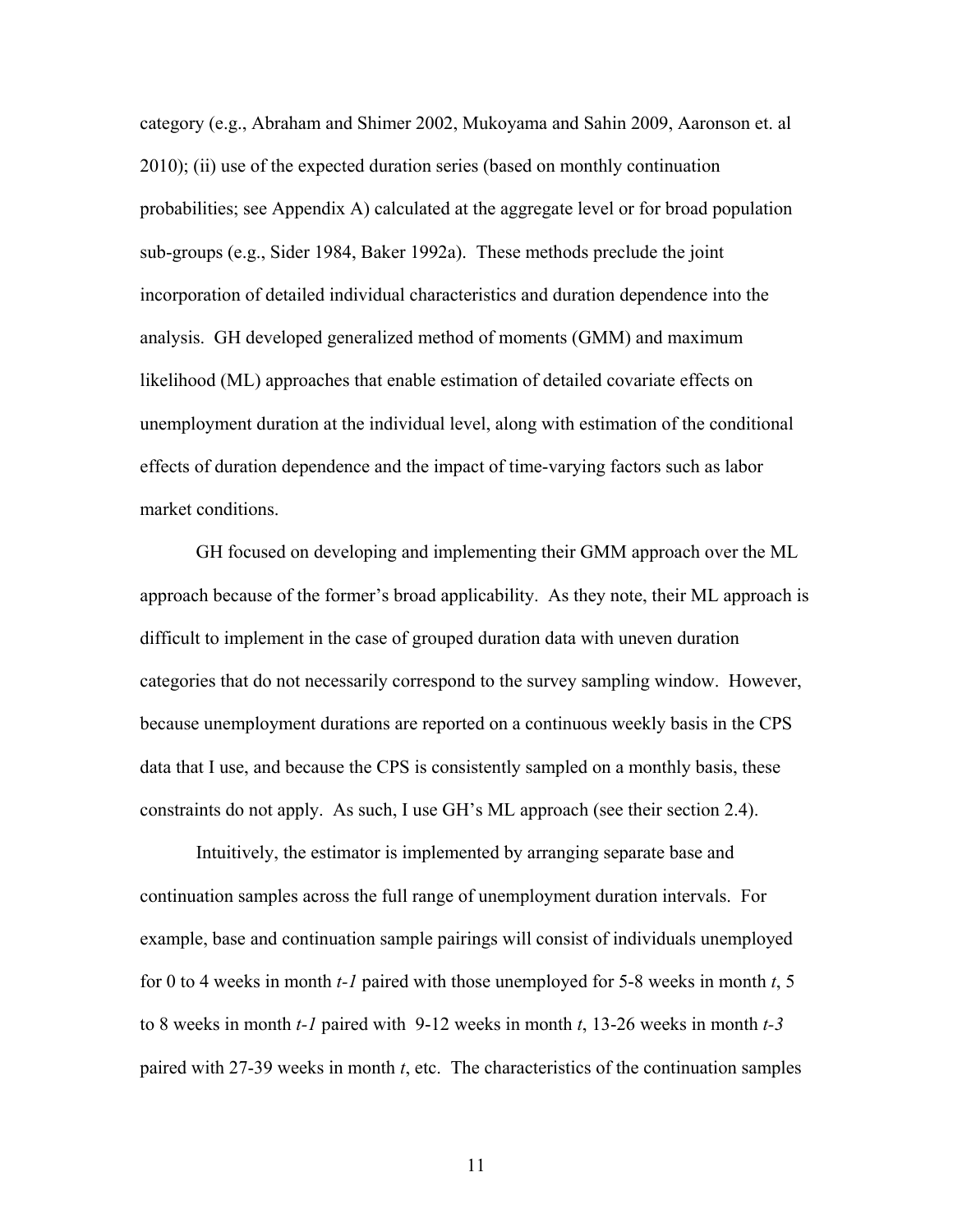are compared with those of the base samples: the declines in sample sizes between the base and continuation samples across different duration intervals reflects baseline duration dependence, which is recovered in the estimates; and differences in the distribution of characteristics between the base and continuation samples are used to infer the effects of the measured variables.<sup>7</sup> In the analysis, the separate base/continuation sample pairs can be combined and separately identified, to provide estimates for the complete distribution of durations, or stratified and analyzed separately. As noted by GH, the estimator is valid under the assumption that the members of the base and continuation groups are sampled from the same population, which is a feature of the stratified cross-sectional sampling used for the monthly CPS.<sup>8</sup>

More formally, let *y* represent an indicator for whether an individual defined by characteristics X remains unemployed between consecutive months  $t=0$  and  $t=1$ , which also represent the base and continuation samples in this derivation (the procedure generalizes identically to alternative duration intervals and spacings). We are interested in the conditional distribution of y, or  $P(y=1|X)$ . We do not observe *y* but instead observe  $\tilde{v}$ , which identifies whether an observation belongs to the  $t=0$  or  $t=1$  sample. If  $m_0$  and  $m_l$  represent the respective sample sizes (weighted using the survey weights), then the joint distribution of the observed variables X and  $\tilde{v}$  is:

 $7$  GH note that this approach follows from the choice based sampling framework of Manski and Lerman (1977): unemployment continuation probabilities are interpreted as reflecting the "choice" to stay unemployed.

 $8$  This assumption holds only for observed features of the population, such as age, education, etc. The GH framework abstracts from unobserved heterogeneity, which cannot be accounted for using synthetic cohorts (unlike a true panel with repeat observations on unemployment spells).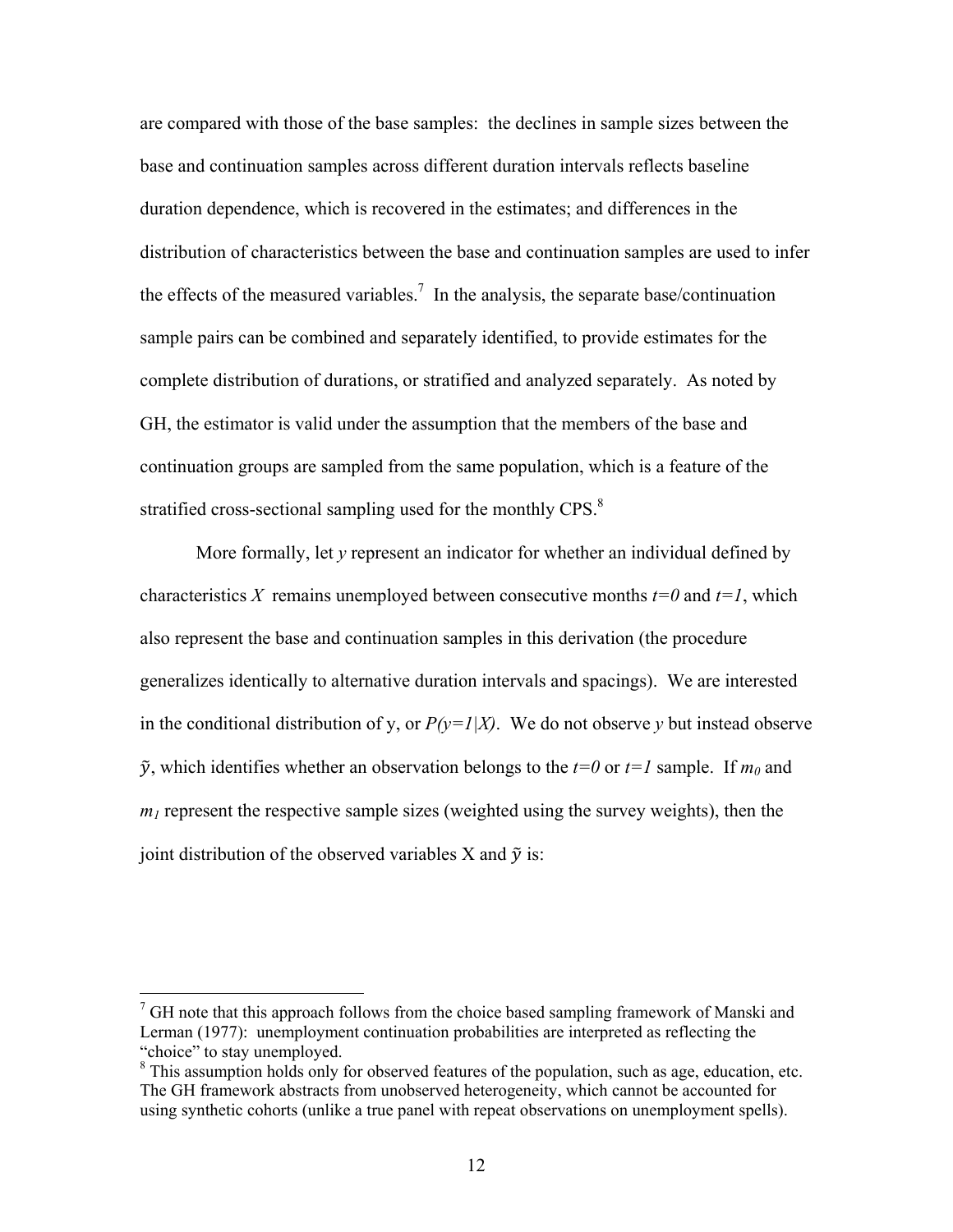$$
P(X = x, \tilde{y} = 1) = \frac{m_1}{(m_0 + m_1)} P(X = x | y = 1)
$$

$$
= \frac{m_1}{(m_0 + m_1)} \frac{P(y = 1 | X = x)P(X = x)}{P(y = 1)}
$$

Manipulation based on Bayes' rule and the dichotomous definition of  $\tilde{y}$  yields:

$$
P(\tilde{y} = 1 | X = x) = \frac{P(X = x, \tilde{y} = 1)}{P(X = x)} = \frac{P(X = x, \tilde{y} = 1)}{P(X = x, \tilde{y} = 0) + P(X = x, \tilde{y} = 1)}
$$

$$
= \frac{1}{1 + \frac{m_0}{m_1} \frac{P(y = 1)}{P(y = 1 | X = x)}}
$$

$$
= \frac{1}{1 + \alpha \frac{1}{P(y = 1 | X = x)}}
$$

where  $\alpha = (m_0/m_1)P(y=1)$ . Assuming a logit specification for P(y=1|X=x) yields an equation that can be estimated by maximum likelihood:

$$
P(\tilde{y} = 1 | X = x) = \frac{1}{1 + \alpha \frac{1 + \exp(x\beta)}{\exp(x\beta)}} = \frac{\exp(x\beta)}{\alpha + (1 + \alpha)\exp(x\beta)}
$$
(1)

Equation (1) is essentially a logit equation for observing whether a particular observation is in the base or continuation sample, with the incorporation of a rescaling factor α. While α can in principal be estimated as part of the ML routine, an estimate can instead be calculated directly from the CPS data and used in the log-likelihood function,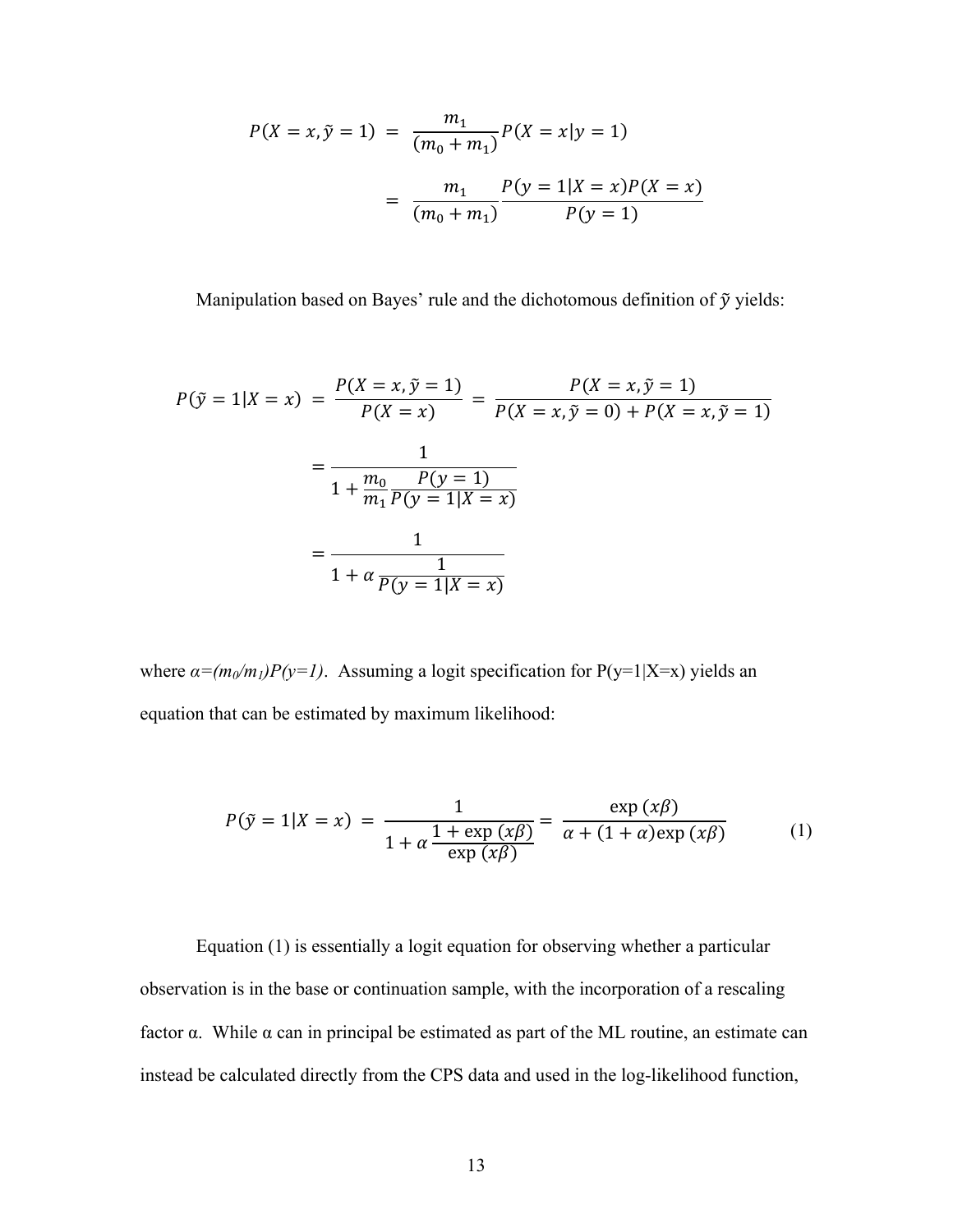which supports more rapid convergence of the estimates. In particular, the estimate of P(y=1) in the data is m<sub>1</sub>/(m<sub>0</sub>+m<sub>1</sub>), which yields  $\alpha = m_0/(m_0+m_1)$ . For the estimates presented in the next section, I use the value of  $\alpha$  calculated in this manner, averaged over the relevant estimation sample (hence across all continuation groups), as a constant in the ML routine based on equation  $(1)$ .<sup>9</sup>

For the estimates reported in the next section, the base and continuation categories are defined to match the duration intervals used for the earlier calculation of expected completed duration, which in turn are designed to produce reliable estimates by generating cohort sizes that are sufficiently large within each interval (see Appendix A). The specific set of base/continuation pairs is defined as follows (along with the shortened "month/quarter/year" identifiers that will be used for listing results in the tables):

- f<sub>1</sub>(t): 5-8 weeks in month t,  $\leq$  weeks in (t-1) ("Months 1-2")
- f<sub>2</sub>(t): 9-12 weeks in month t, 5-8 weeks in  $(t-1)$  ("Months 2-3")
- f<sub>3</sub>(t): 13-16 weeks in month t, 9-12 weeks in  $(t-1)$  ("Months 3-4")
- f<sub>4</sub>(t): 27-39 weeks in month t, 13-26 weeks in  $(t-3)$  ("Ouarters 2-3")
- f<sub>5</sub>(t): 53-78 weeks in month t, 27-52 weeks in (t-6) ("Quarters  $3/4-5/6$ ")
- f<sub>6</sub>(t): 100+ weeks in month t, 53-99 weeks in (t-12) ("Years 2-3+")

In addition to forming the basis for estimation, these continuation pairs are used to identify duration dependence, through inclusion of parameters that identify shifts in continuation probabilities across the categories (conditional on other controls). The empirical equations also include factors that vary over time, specifically a measure of

<u>.</u>

<sup>&</sup>lt;sup>9</sup> This approach to the parameter  $\alpha$  is clearly unsatisfactory and will be modified in revised versions of the manuscript. At a minimum, by treating α as a constant, the procedure ignores sampling variance that should affect the standard errors of the estimates, although probably by a very small amount.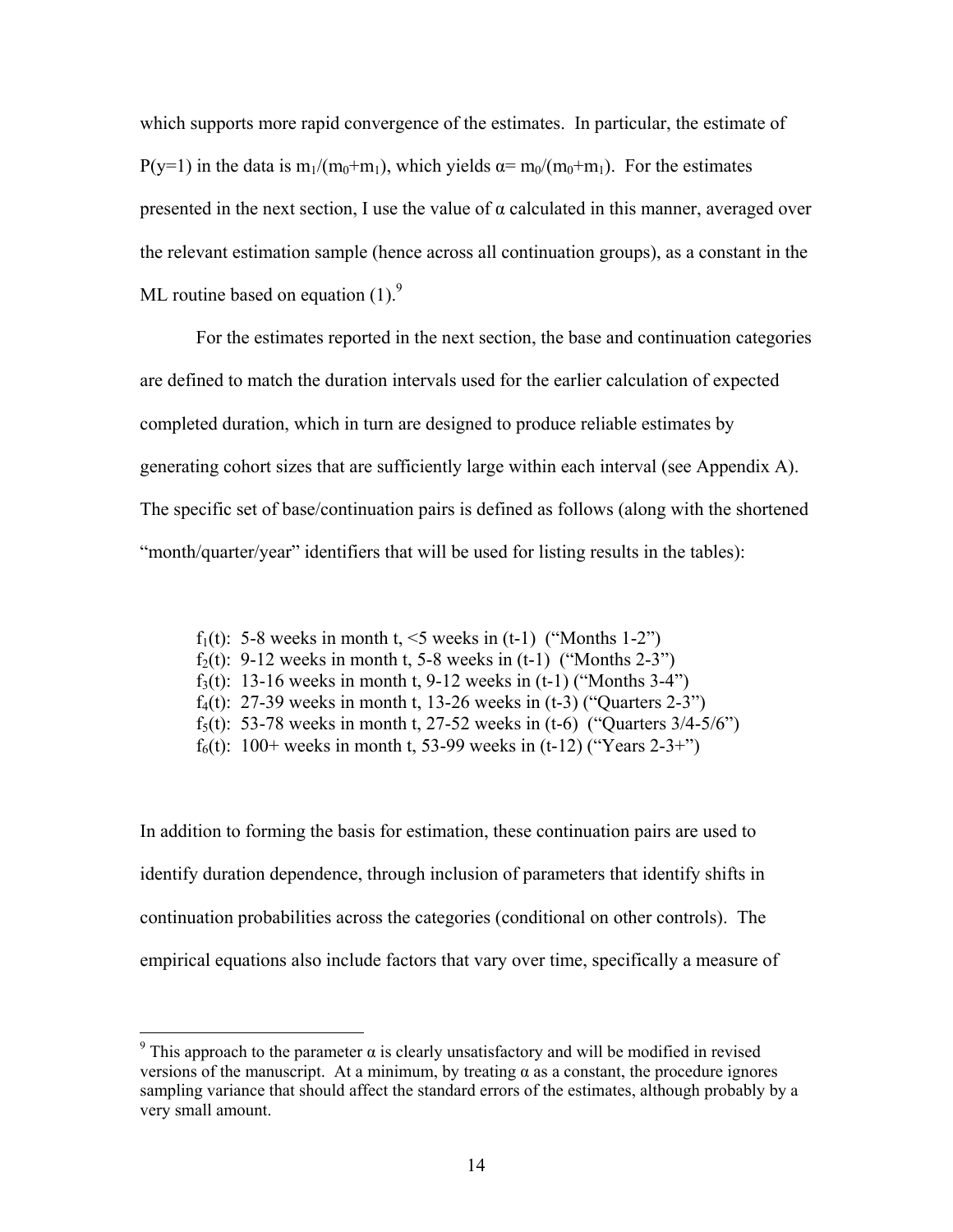aggregate economic conditions (as discussed in the next section) and in most instances a time trend.<sup>10</sup>

#### **4. Empirical Framework and Results**

#### *4.1 Model*

1

Before turning to the results, some narrow aspects of the empirical specification require discussion. The question being addressed is: conditional on individual characteristics and the business cycle (aggregate labor market conditions), has the expected duration of unemployment for a newly unemployed individual changed? Defining controls for individual characteristics (age, education, etc.) is straightforward. However, proper conditioning on the business cycle and its impact on aggregate labor market conditions involves departures from past practice. Some of the past work on rising unemployment duration has measured duration relative to the unemployment rate, which suggests an empirical specification that uses the unemployment rate as a cyclical control.<sup>11</sup> The downward trend in unemployment duration (Figure 1) suggests that alternative controls should be employed: when measured relative to the unemployment rate, duration can show an upward trend even though an individual with a particular set of characteristics entering unemployment is not facing any increase in expected duration. Indeed, the downward trend in unemployment arises largely from declining entry rates

 $10$ The primary practical difficulty in implementing this estimator is the need for identification of observations across the dual dimensions of cohorts and calendar time, for proper matching of time-varying factors such as aggregate conditions.

 $11$  Sider (1985) used the deviation from trend growth in the index of industrial production as his cyclical control. Baker (1992a) used the unemployment rate as a cyclical indicator in his models of expected duration, but he focused narrowly on cyclical patterns in duration rather than changes over time.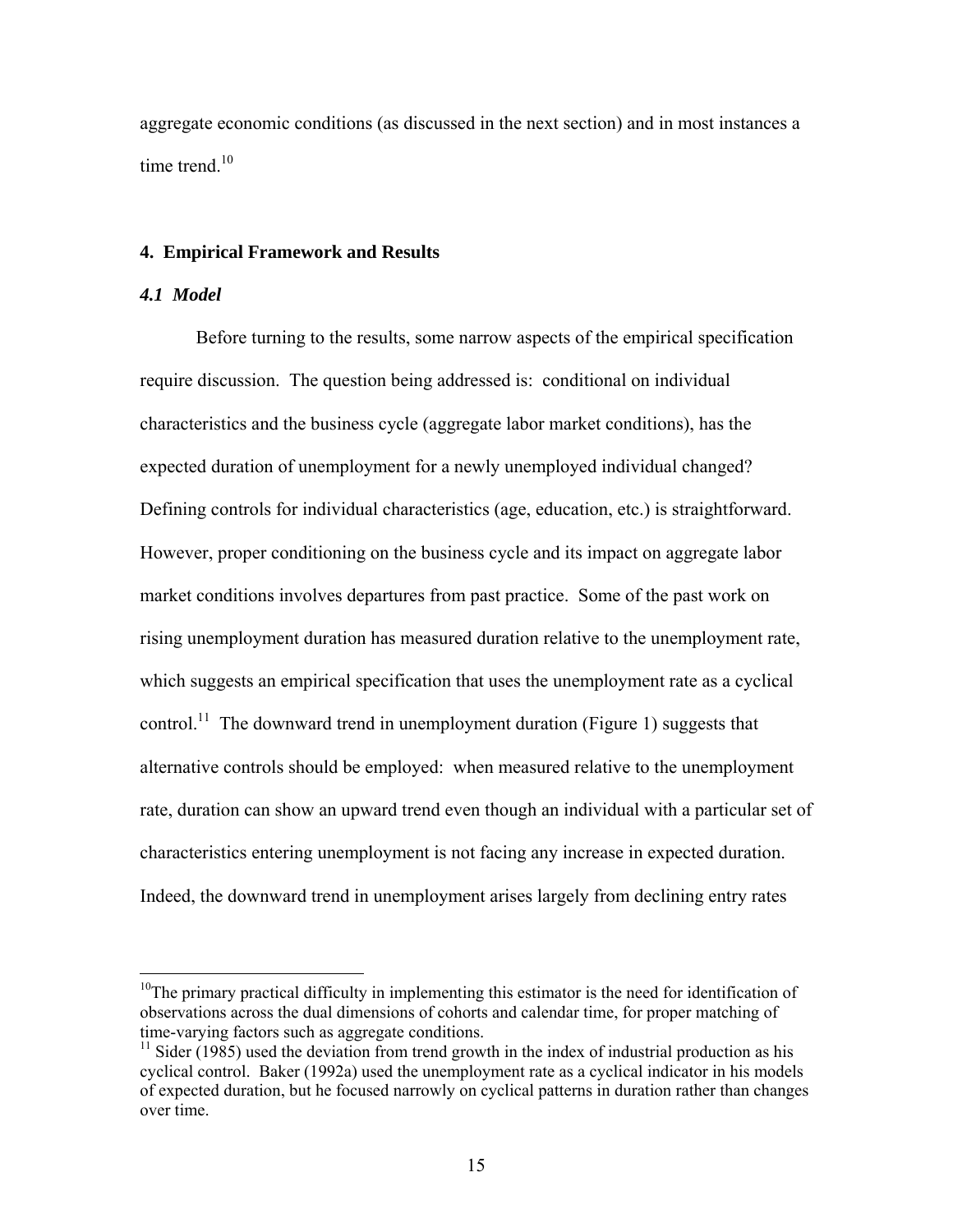(Figures 1 and 3), which are likely driven by factors that are independent of the determinants of expected duration.

More directly, controlling for the unemployment rate in a duration equation introduces endogeneity. To see this, note that in steady-state, the number of unemployed individuals  $(U)$  can be expressed as the product of the incidence of unemployment,  $f(0)$ , and the expected duration for a newly unemployed individual, D (Sider 1985, Valletta 1998):  $U = f(0)^* D$ . Dividing through by the labor force yields the unemployment rate as the product of the entry rate (newly unemployed divided by the labor force) and expected duration. Thus, expected duration and the unemployment rate are mechanically related, and as such the unemployment rate does not belong in empirical models of unemployment duration.

More appropriate controls for aggregate labor market conditions can be derived from data sources that are independent of factors that determine the unemployment rate and duration. I use a measure of growth in payroll employment obtained from the BLS's monthly establishment survey, which is distinct from the monthly household survey (the CPS) that is used to collect unemployment data. In particular, I use payroll employment growth at the state level, seasonally adjusted and measured over 3 months at an annual rate, as my primary measure of aggregate labor market conditions that affect unemployment duration (with some comparisons to aggregate national employment growth provided below).<sup>12</sup> Because the complete set of individual states only were

 $\overline{a}$ 

 $12$  Employment growth annualized over the 3-month period ending in the observation month is used to represent aggregate economic conditions for each of the unemployment continuation pairs, regardless of the lag structure used to construct the pair (e.g., 1-month lags versus 12 month lags). Future drafts will explore improvements to this variable based on better matches between the period used to construct employment growth and the underlying lag structure for each continuation pair.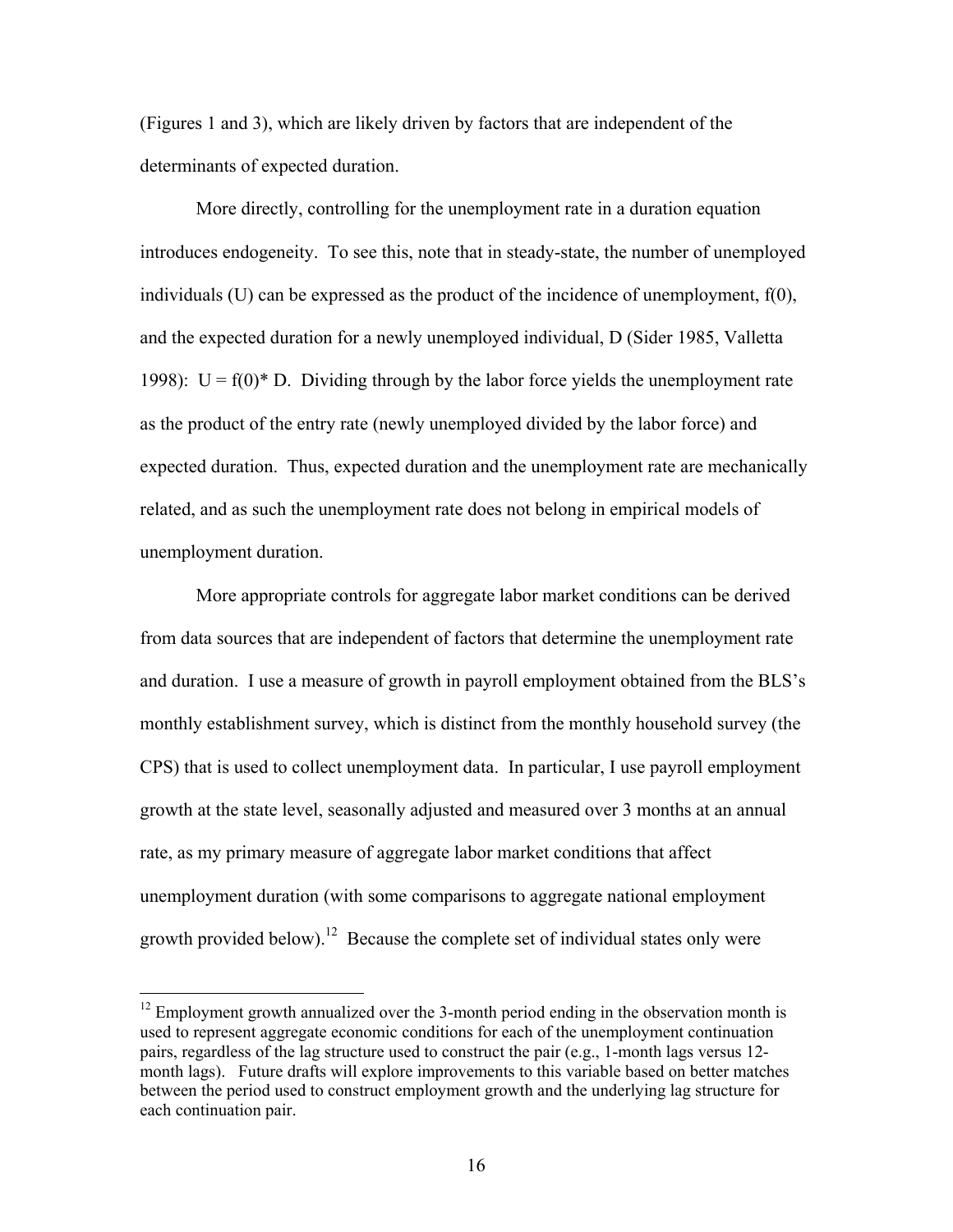identified in the CPS beginning in 1977, and because the base and continuation sample pairings that I use require lags of up to 12 months, the analyses below reflect an initial sample year of 1978 (rather than 1977, as in the displays of expected completed duration).

### *4.2 Results I: Full Sample frame*

 $\overline{a}$ 

 Table 1 lists estimation results for models that span the sample frame and use alternative controls for aggregate labor market conditions. In this and all subsequent regression tables, the estimated coefficients represent the variable's impact on continuation probabilities for unemployment: positive coefficients indicate that the variable increases continuation rates and unemployment duration, and negative coefficients indicate that the variable decreases continuation rates and duration. It is important to note that unemployment continuation rates and their opposite, exit rates, are determined by flows from unemployment to employment or out of the labor force. These separate flows are not distinguished in the analyses, and as such the separate impacts of the covariates on these flows are not identified.<sup>13</sup>

 The first two columns of Table 1 identify the upward trend in unemployment duration that has been alluded to in other research (these columns do not adjust for survey redesign or individual characteristics). Conditional on the unemployment rate, a large and precisely estimated upward time trend is evident, which is somewhat larger for the full sample period (column 1) than the same period excluding the recent severe recession, through 2007 (column 2). Because of the possible excess weight placed on the recent

<sup>&</sup>lt;sup>13</sup> See Elsby, Michaels, and Solon (2009) and Aaronson et al. (2010) for recent examples of related analyses using labor market flows data.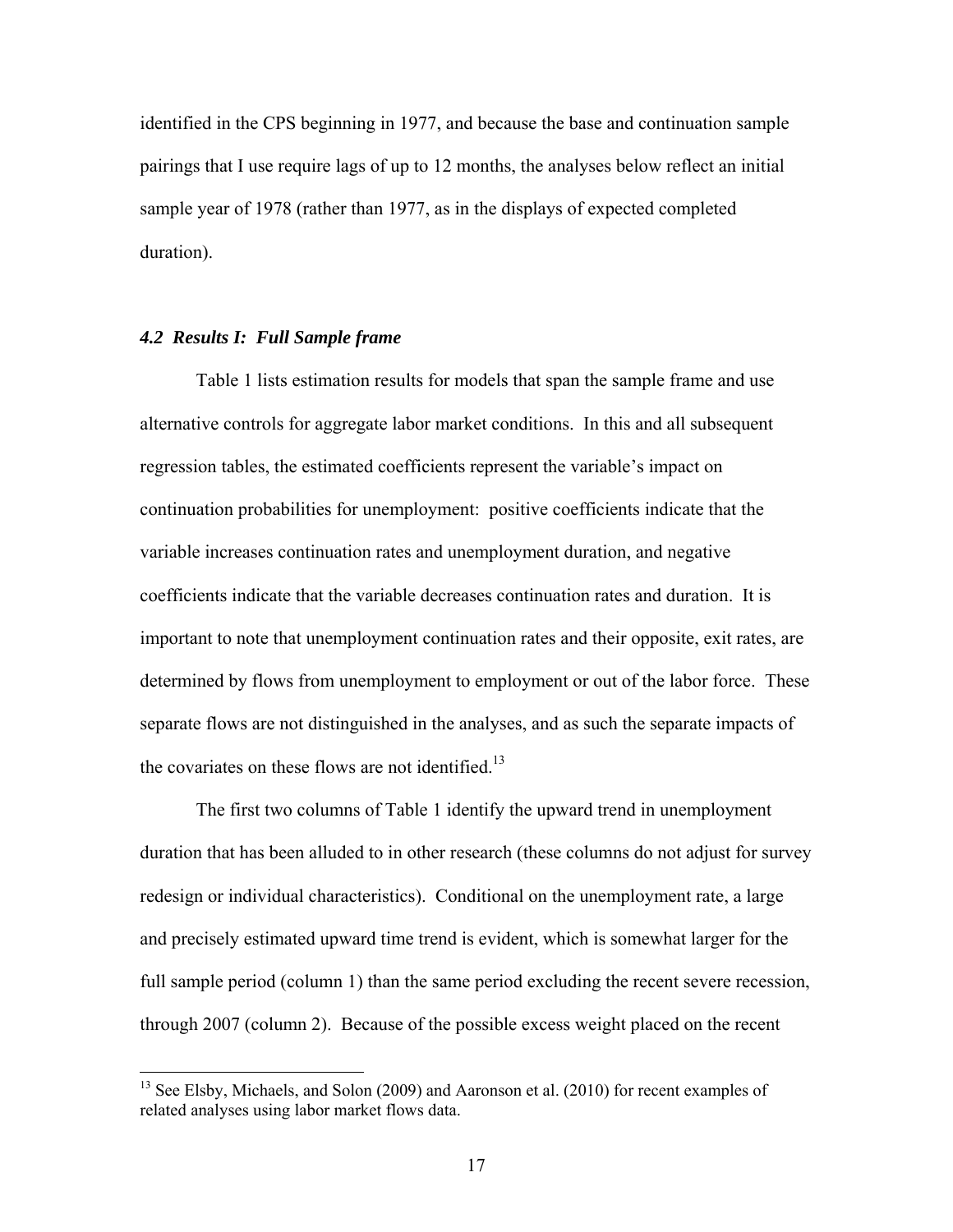recessionary outlier period, subsequent analyses will focus on the period through 2007, with a separate analysis of the recent recession (see the next sub-section). The time trend coefficient has been scaled so that represents the cumulative trend effect from the start to the end of each sample frame. The estimated increase in continuation probabilities and expected duration over time is large, equal approximately to the difference in continuation rates between young workers (age 16-24) and workers age 45-54 (age has the largest impact of any individual covariates; these coefficients are not shown in Table 1 but are listed in columns 4-8 of Appendix Table 1).<sup>14</sup>

 Columns 3-6 of Table 1 illustrate the impact of this paper's primary methodological modifications on the estimated trend. In column 3, accounting for the survey redesign by restricting the sample to the incoming rotation groups (IRG's) cuts the time trend nearly in half (similar to the findings of Abraham and Shimer 2002). The inclusion of individual characteristics in column 4, which represents the primary methodological innovation of the GH approach, further reduces the estimated trend by more than half, leaving it at less than one-fourth of its column 2 value. In columns 5 and 6, replacement of the unemployment rate with no cyclical control or the measure of state employment growth reverses the trend effect to negative and significant, implying that unemployment duration has in fact been falling on an independent basis or relative to an exogenous indicator of aggregate labor market conditions. This finding is maintained when state employment growth is replaced by national growth in column 7. The time effect is converted to a miniscule but statistically significant positive effect when the last

 $\overline{a}$ 

 $14$  Subsequent drafts of this paper will provide more precise magnitude assessments in terms of expected completed duration.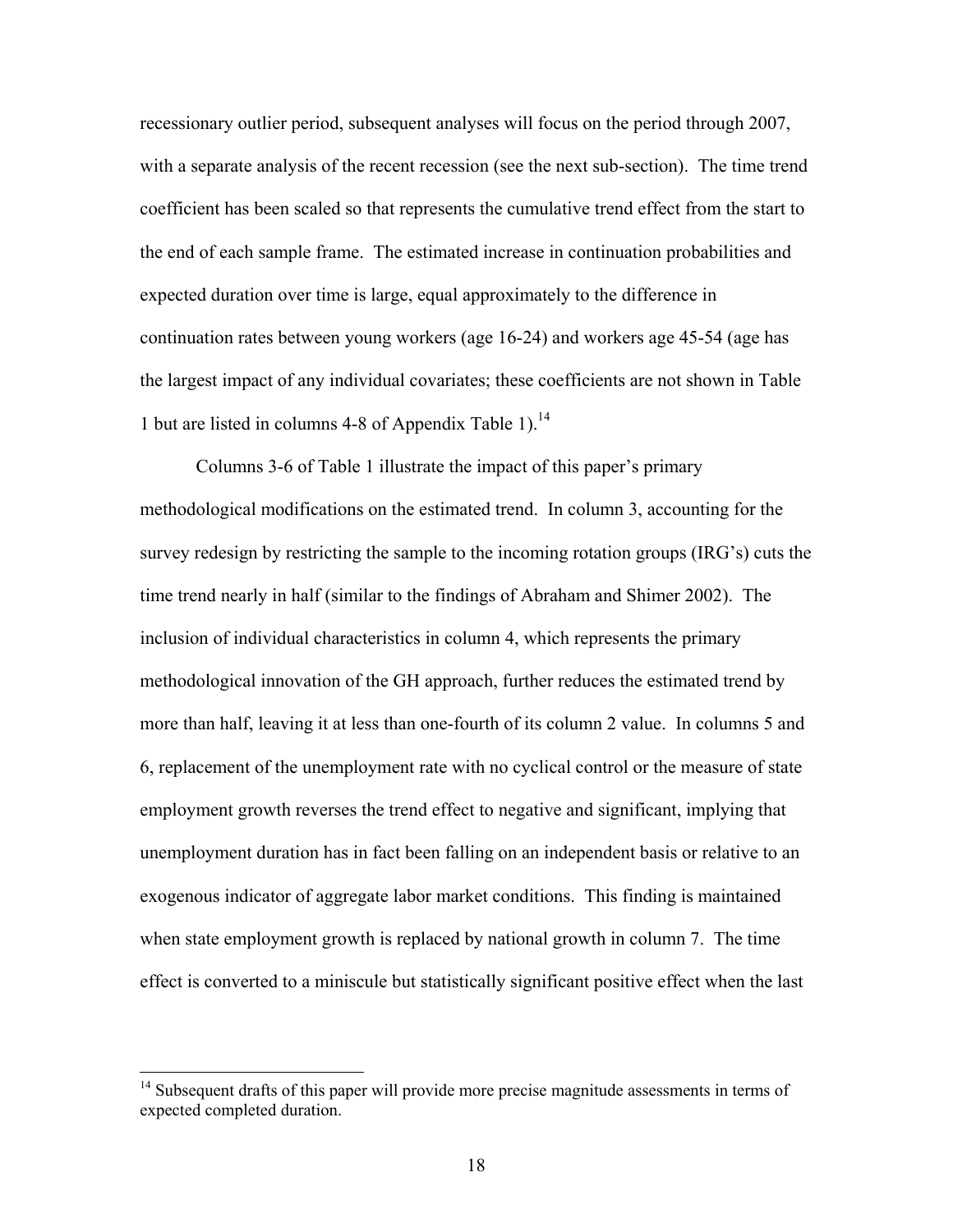two years of data are included (2008-2009), again emphasizing the need to analyze the recent recessionary episode separately.

 Table 2 displays results for separate samples for men and women, for the 1978- 2007 period (IRG's only to adjust for survey redesign) and for the 1978-1993 and 1994- 2007 sub-periods (all observations). Because the early and later sub-periods are restricted to the pre-redesign and post-redesign survey months, changes over time within the sub-periods are not affected by the redesign. The results indicate that the negative trend in duration is restricted to the early sample period for women and men, with essentially no change evident for after 1994. These results for women in particular are inconsistent with the view that changing behavior by female job seekers has contributed to an increase in unemployment duration.

#### *4.3 Results II: Comparison of latest recession with the early 1980s*

Recall the spike in unemployment duration in 2008-2009 from Figures 1 and 2. This sharp increase has raised concerns that the United States may be developing a severe long-term unemployment problem, perhaps resulting in part from the historically unprecedented extensions of unemployment insurance payments.<sup>15</sup>

The results reported in Table 3 address these issues by estimating the ML models of unemployment continuation probabilities with the sample restricted to the severe recessionary periods of the early 1980s and recent years. To maximize comparability of economic conditions across the two episodes, the sample is restricted to the period from the pre-recession unemployment trough to the peak in expected duration (measured on a

 $\overline{a}$ 

 $15$  As of late 2009, UI benefits were available for up to 99 weeks in some states, compared with the normal benefit duration of 26 weeks and past extensions of up to 52 weeks; see Aaronson et. al (2010), Valletta and Kuang (2010).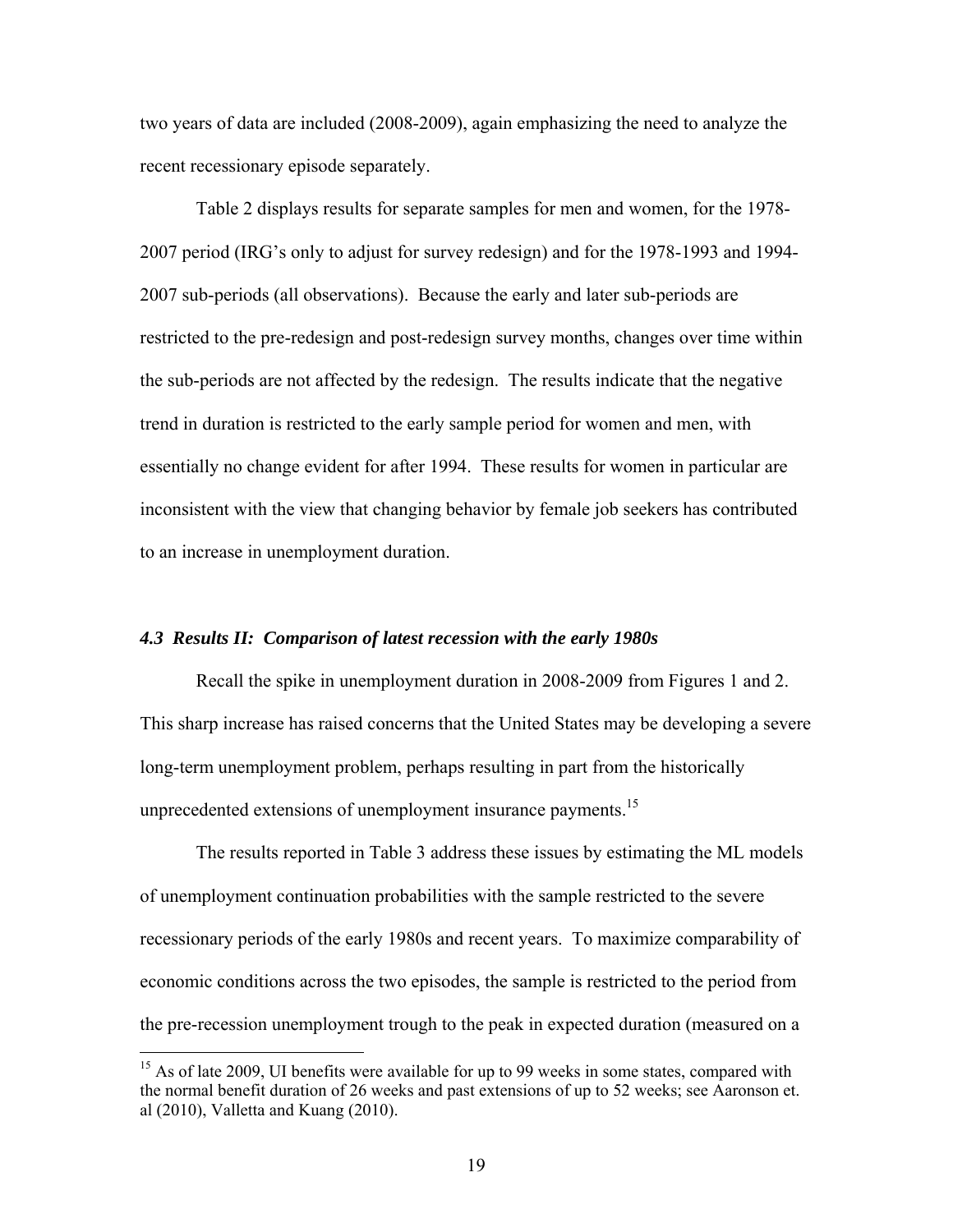3-month moving average basis) for the two episodes; the exact dates are July 1981–July 1983 and May 2007-July 2009.

The comparison between the recent and earlier recession is captured by the coefficient on an indicator variable for whether the observation is from the recent period. This coefficient indicates that conditional on the characteristics of unemployed individuals and aggregate labor market conditions, durations have been shorter in the recent recession than in the earlier episode, especially for men. Exceptionally weak labor demand during the recent recession plays an important role in this finding: cumulative losses in national payroll employment reached 6.1% in the recent recession, versus 3.1% in the early 1980s recession. However, the results are similar when the state employment growth variable is excluded from the equation (albeit with an estimated coefficient on the recent recession dummy that is smaller in absolute value that that reported in the table).

#### *4.4 Results III: by Reason for Unemployment*

 Table 4 displays results for the continuation models for the 1978-2007 period by reason for unemployment, grouped into job losers (temporary layoffs and permanent job losers), job leavers, and labor force entrants (new entrants and re-entrants); for each reason for unemployment, the equations are estimated separately for women and men. Conditional continuation rates (hence expected duration) show a pronounced downward trend for female and especially male job losers, with a somewhat smaller downward trend evident for job leavers. For labor force entrants, duration has been trending slightly down for men but has been flat for women, perhaps because rising labor force attachment by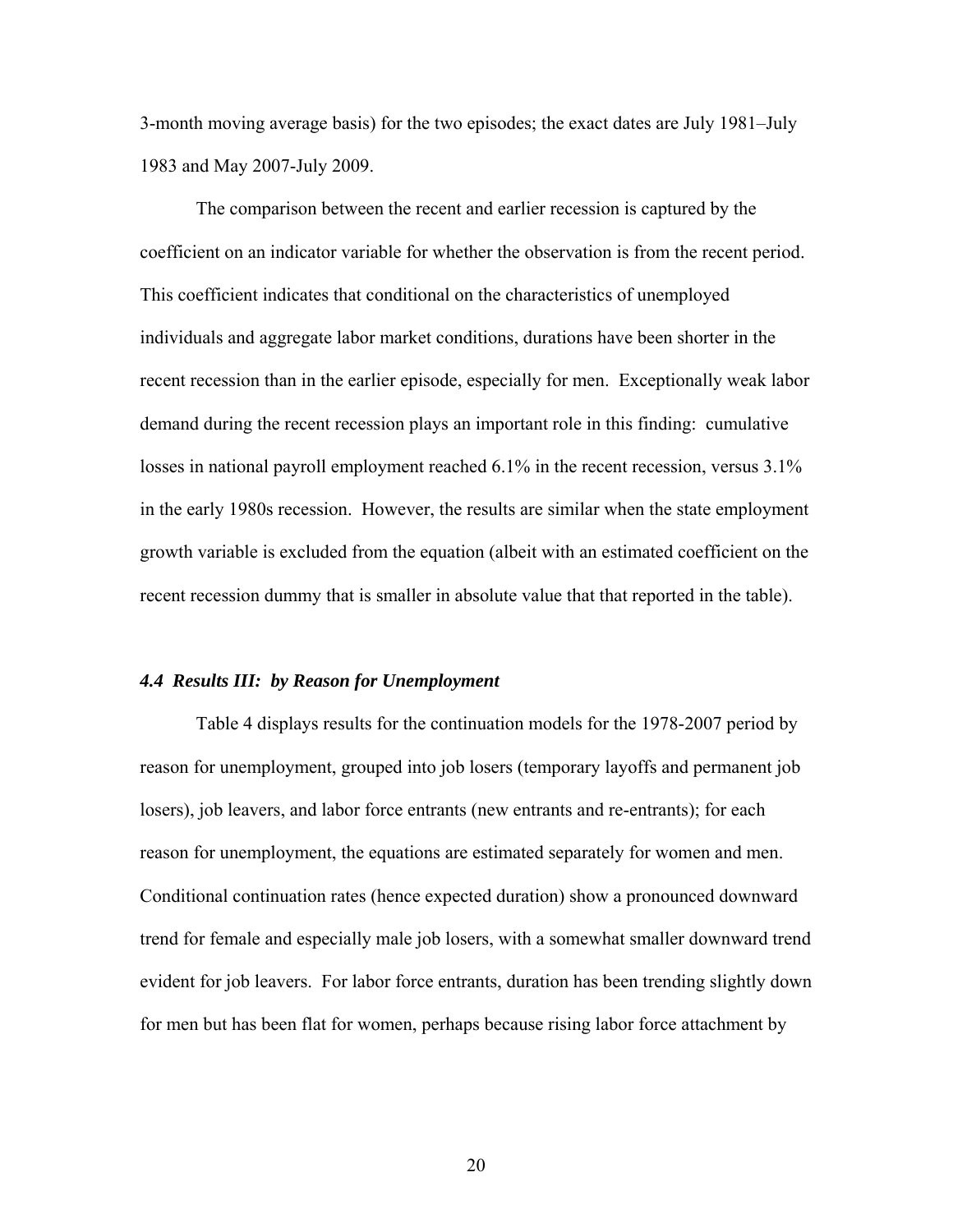women, which reduces their labor force exit rates when unemployed, has offset other factors operating to reduce their durations over time

#### **5. Summary and Discussion**

When subjected to proper data adjustment, and conditioned on individual covariates and an appropriate control for aggregate labor market conditions, U.S. unemployment data generally reveal a decline rather than an increase in unemployment continuation rates and duration over the period 1976-2009. In addition, the empirical model suggests that unemployment durations in the recent severe recession, although high, are not out of line with durations observed in the early 1980s recession, and in fact appear to be shorter on a conditional basis. These findings suggest that there has been little or no change in the behavior of unemployed individuals over the past three decades, including a limited impact of the historically unprecedented extensions of unemployment insurance benefits over the past 2 years.

Beyond these substantive findings, the framework used here provides an indication of potentially broad applicability of the methods developed by Güell and Hu (2006) for the estimation of conditional models of continuation probabilities using repeated cross-sections. The specific application used here adhered closely to their original application to unemployment durations, albeit with data for a different country (the United States rather than Spain). However, their framework is likely to be useful in other contexts for which data on repeated cross-sections are common, such as for health and mortality outcomes and population demographics.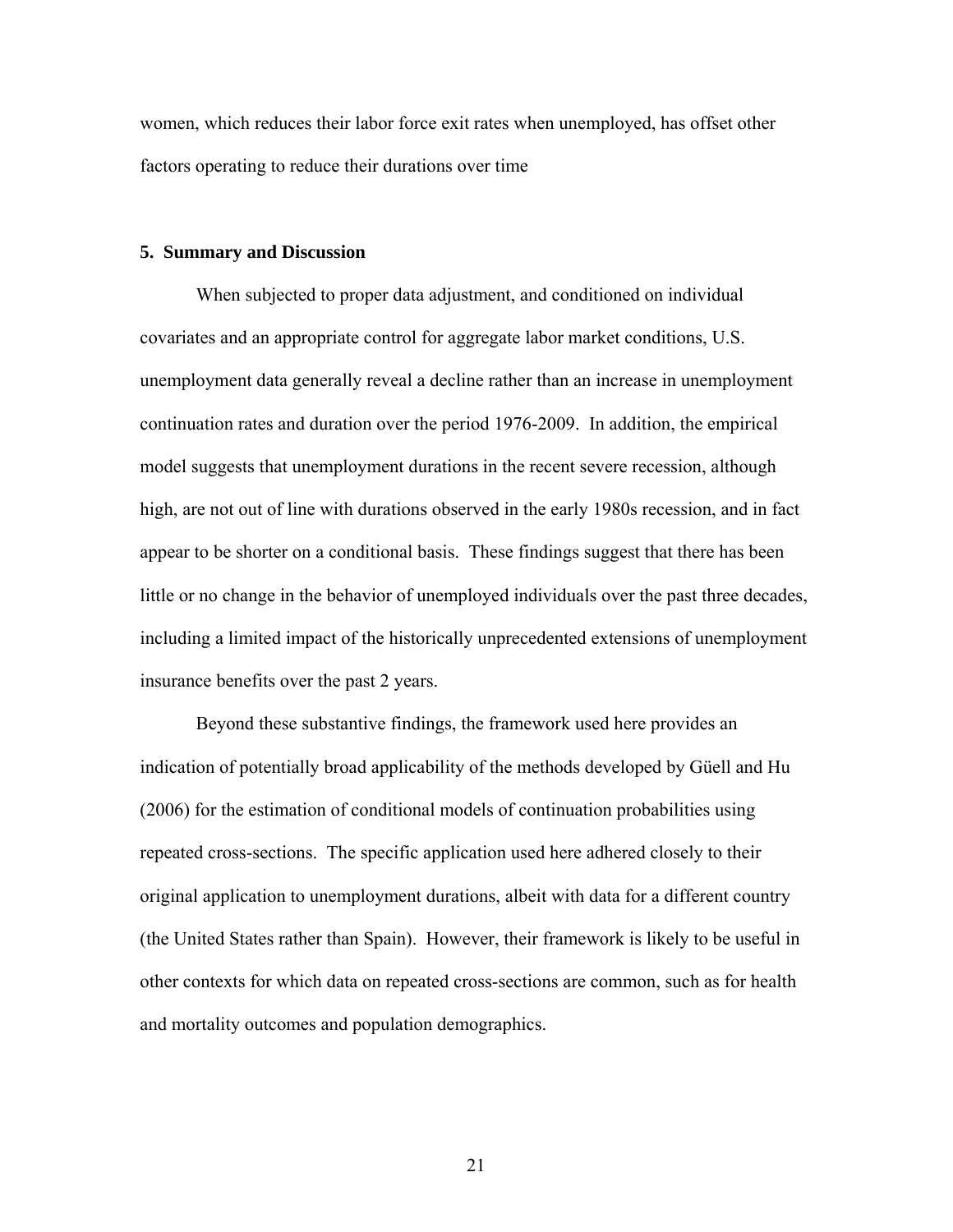#### **Appendix A: Data Adjustments and Calculation of Expected Completed Duration**

 This appendix describes assorted data handling issues and the construction of the expected completed unemployment duration series (Figures 1, 2, 4, and 6).

#### *Digit preference and top-coding*

 To account for "digit preference" in the CPS unemployment duration data—the tendency for respondents to report durations as multiples of one month or half-years (i.e., multiples of 4 or 26)—I follow previous analysts by allocating a fixed share of bunched (heaped) observations to the next monthly interval. Due to greater heaping observed following the 1994 survey redesign, I expanded the set of recoded durations relative to those chosen by analysts who used pre-redesign data. In particular, I allocated 50 percent of respondents reporting the following durations of unemployment to the next weekly value: 4, 8, 12, 16, 20, 26, 30, 39, 43, 52, 56, and 78 weeks. I also reset 50 percent of the responses of 99 weeks to 100 weeks (after imposition of the top code adjustment described in the next paragraph). Sider (1985) and Baker (1992b) report that the estimated level of expected completed duration is sensitive to the allocation rule but cyclical variation is not.

 The CPS duration variable was top-coded at 99 weeks through 1993. For timeseries consistency in analyses that combine data from the periods before and after the 1994 redesign, I imposed this top-code on the post-1993 data as well. This constraint makes little difference for estimates of expected completed duration because: (i) the continuation probabilities are estimated by grouping the data for individuals with durations longer than 99 weeks (see discussion below); (ii) only a small number of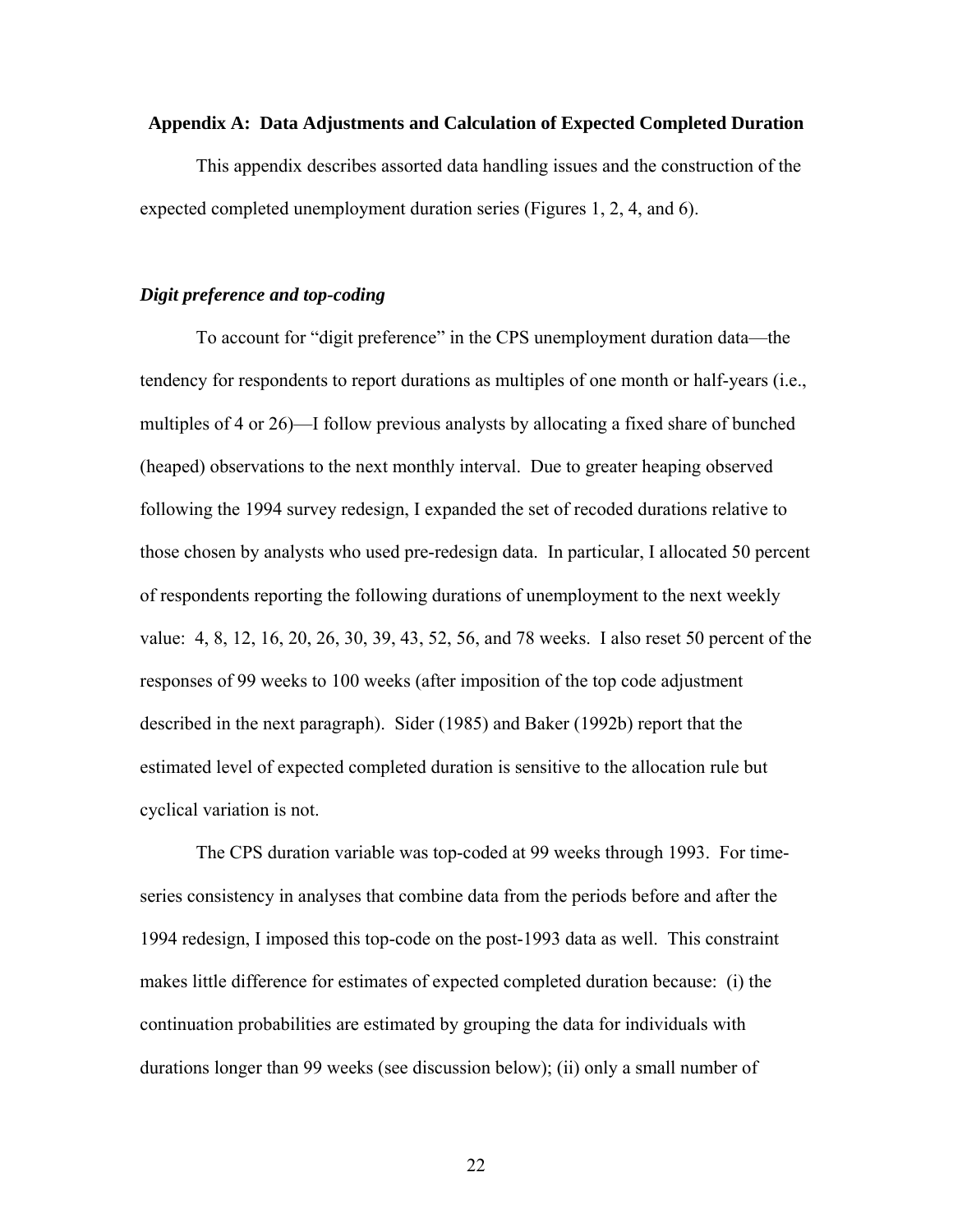observations (2-4%) are recorded as unemployed longer than 99 weeks after 1993, with durations recorded up to 124 weeks (in 2007; the incidence of respondents reporting more than 99 weeks of unemployment was smaller in the severe recession year of 2009 than it was in 1984-85, 1993-94, and 2004).

# *Calculation of Expected Completed Duration*

1

 The CPS survey collects information on the length of existing unemployment spells up to the date of the survey. The average duration measure formed from these data (and published by the BLS) will not in general correspond to the expected duration of a completed spell for a new entrant to unemployment, particularly under changing labor market conditions such as rising unemployment (i.e., "nonsteady state" conditions).The general nonsteady-state approach to estimating expected completed duration using grouped duration data is a "synthetic cohort" approach (see Kaitz 1970, Perry 1972, Sider 1985, Baker 1992a).<sup>1</sup> This approach relies on the estimation of monthly continuation rates—i.e., the probabilities that an unemployment spell will continue from one month to the next. These rates in general will vary over the length of a spell due to individual heterogeneity or underlying duration dependence, and they also will vary from month to month as economic conditions change.

 My application of the synthetic cohort approach to obtain nonparametric estimates of expected completed duration from grouped duration data follows M. Baker (1992a); see G. Baker and Trivedi (1985) for a more general overview. We begin with continuation probabilities, defined as the conditional probability that individuals whose

<sup>&</sup>lt;sup>1</sup> This is a "synthetic cohort" approach in that with a rotating monthly sample such as the CPS, the estimate of unemployment continuation probabilities is formed by comparing different groups over time, rather than by following the same individuals through time.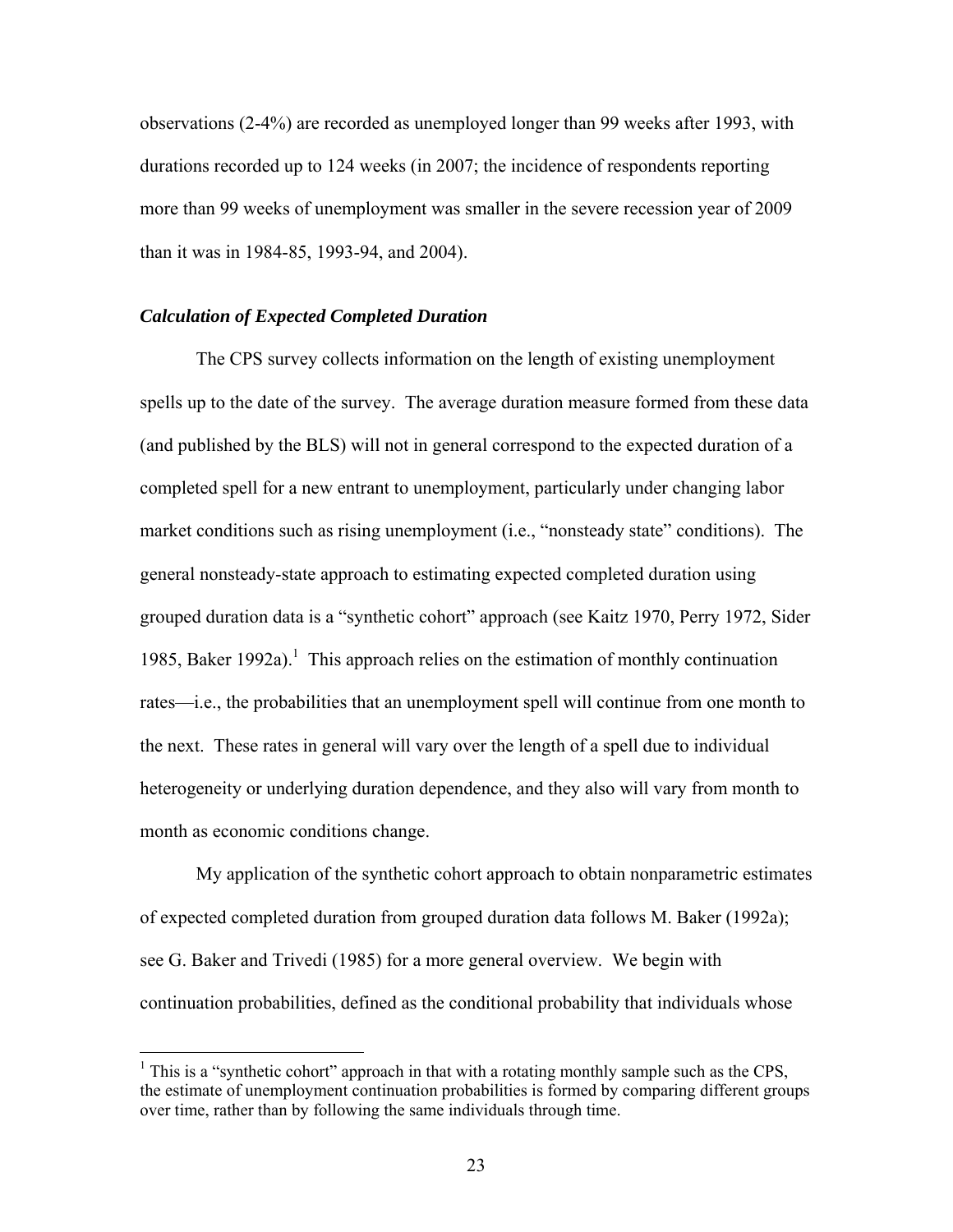unemployment spell has lasted *(j-1)* months at time *(t-1)* will remain unemployed into the next period:

$$
f_j(t) = \frac{n(j,t)}{n(j-1,t-1)}
$$
 (A1)

where  $n(.)$  represents the sampled number of individuals unemployed for a given number of months at the time of a particular monthly survey. In a rotating sample survey such as the CPS, the sample used to calculate the numerator and denominator differs, but under the assumption that each monthly sample represents the target U.S. population (as the CPS is constructed), this expression provides an estimate of the continuation probability for a fixed representative cohort.

 The product of the continuation probabilities represents the empirical survivor function, or the proportion of individuals entering unemployment at time *(t-j)* who remain unemployed at time *t*:

$$
G_j(t) = f_0(t) f_1(t) f_2(t) f_3(t) \dots f_j(t)
$$
 (A2)

In this expression,  $f_0(t)$  is the continuation probability for the entering cohort, which is defined identically as one. Assuming that the duration intervals are not all identical (e.g., not all one month), the expected completed duration in a particular month *t*, *D(t)*, is estimated as:

$$
D(t) = 1 + \sum_{j=1}^{m} G_j(T_j)^* (T_j - T_{j-1})
$$
\n(A3)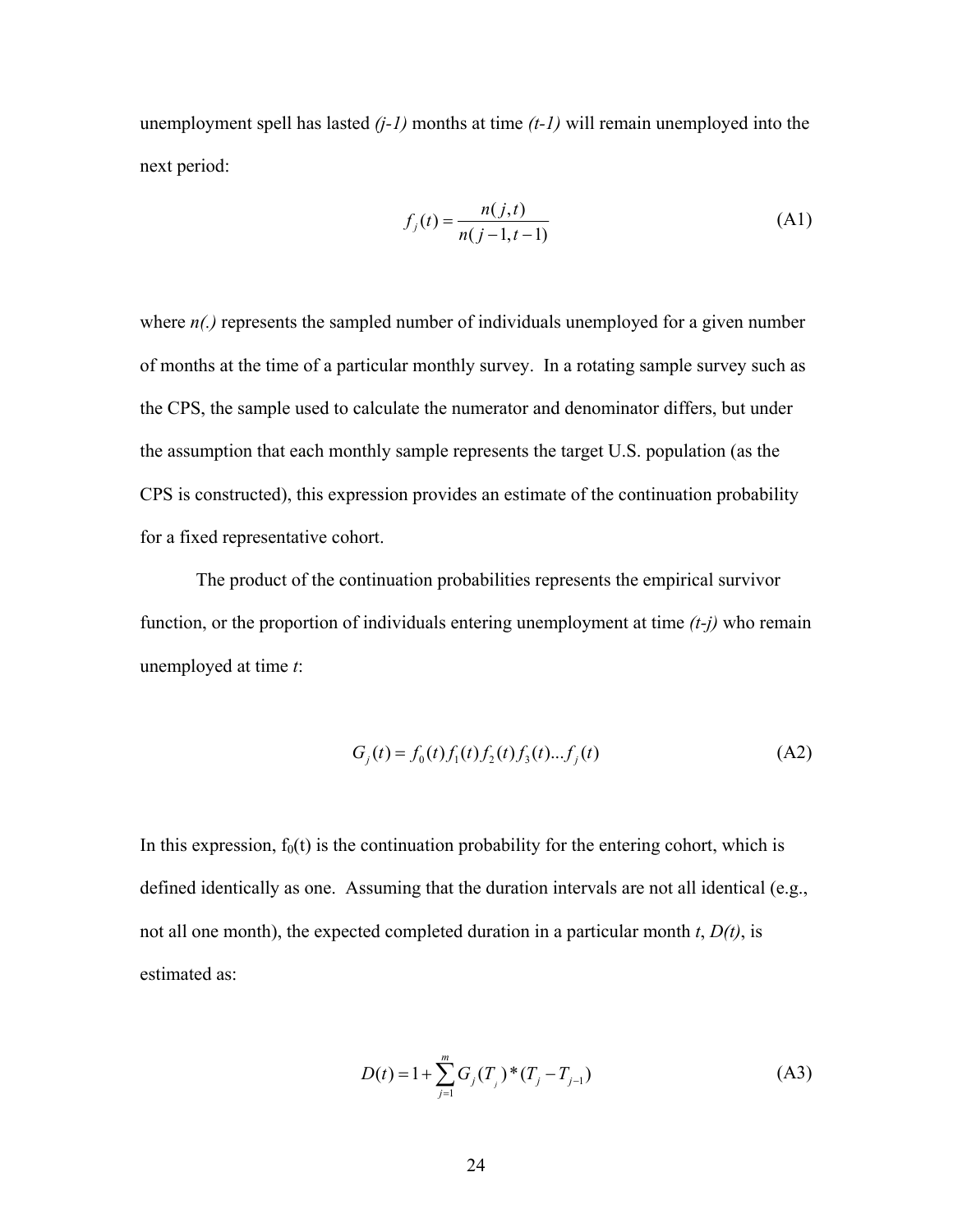where the *T*'s represent duration intervals (measured in units of the monthly sampling window) and  $T_m$  is the maximum duration measured or used.

 Empirical implementation requires setting the width and number of duration intervals used for estimation. I follow Baker (1992a) in using 6 unequally spaced duration intervals and corresponding continuation probabilities; the intervals are designed to produce reliable estimates by generating cohort sizes that are sufficiently large within each interval:

f<sub>1</sub>(t): 5-8 weeks in month t to  $\leq$  weeks in (t-1) f<sub>2</sub>(t): 9-12 weeks in month t to 5-8 weeks in  $(t-1)$ f<sub>3</sub>(t): 13-16 weeks in month t to 9-12 weeks in  $(t-1)$  $f_4(t)$ : 27-39 weeks in month t to 13-26 weeks in (t-3) f<sub>5</sub>(t): 53-78 weeks in month t to 27-52 weeks in  $(t-6)$  $f_6(t)$ : 100+ weeks in month t to 53-99 weeks in (t-12)

Note the variation in duration intervals for  $f_4(t)$ - $f_6(t)$ , which must be incorporated into the duration estimate based on equation (3). Then the expected completed duration is formed as:

$$
D(t) = 1 + f_1 + f_2 f_1 + f_3 f_2 f_1 + 3 f_4 f_3 f_2 f_1 + 6 f_5 f_4 f_3 f_2 f_1 + 12 f_6 f_5 f_4 f_3 f_2 f_1
$$
 (A4)

where the time identifier (t) has been suppressed on the right-hand side of (4) for simplicity. D(t) is defined as the expected duration of unemployment (in months) for a cohort that enters unemployment at *t* and faces current economic conditions throughout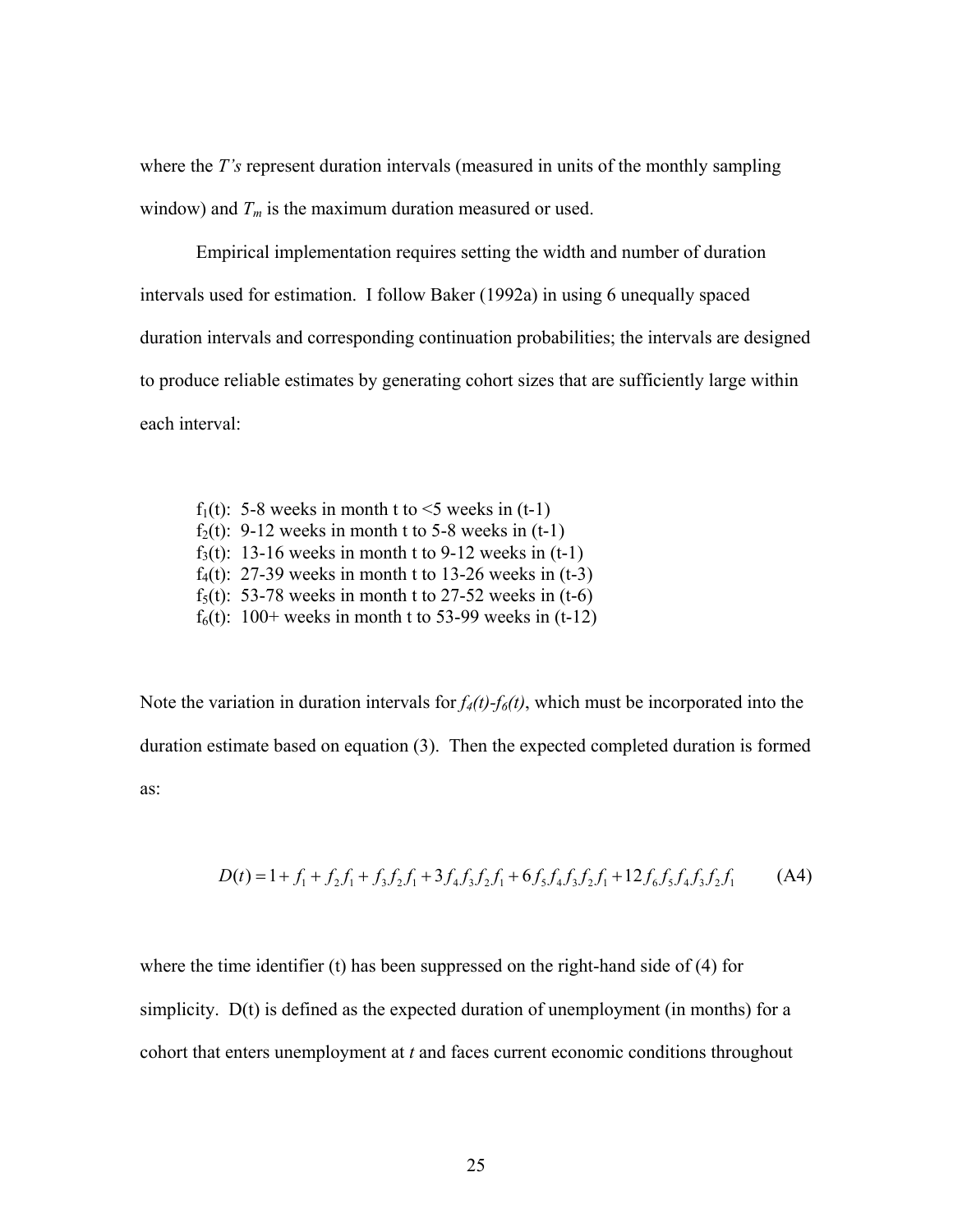the unemployment spells of cohort members. $<sup>2</sup>$  For the charts displayed in this paper, I</sup> estimated expected completed duration for the full sample and for various groups (by sex and reason for unemployment); estimation by group proceeds by first restricting the unemployment sample to the specified group, than estimating expected completed duration as described above.

<sup>&</sup>lt;sup>2</sup> To relax the assumption that current economic conditions continue throughout cohort members' spells, Corak and Heisz (1996) propose and estimate a forward-looking nonsteady-state estimator, which reflects the evolution of continuation probabilities into the future for individuals entering unemployment in the current month. They find that their estimator has desirable properties relative to the standard backward-looking nonsteady-state estimator.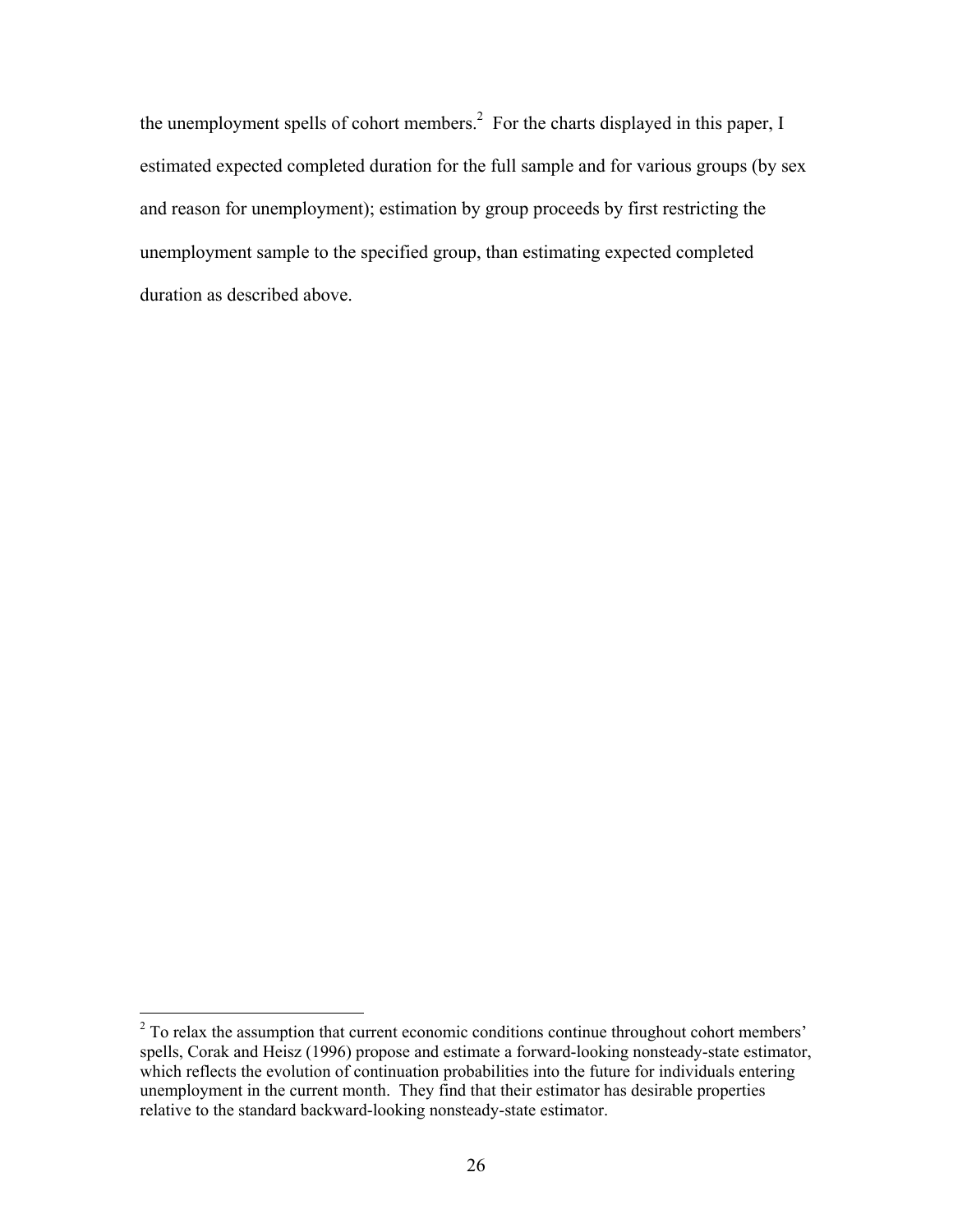#### **References**

- Aaronson, Daniel, Bhashkar Mazumder, and Shani Schechter. 2010. "What is behind the rise in long-term unemployment?" Federal Reserve Bank of Chicago *Economic Perspectives* 2Q/2010: 28-51.
- Abraham, Katharine, and Robert Shimer. 2002. "Changes in Unemployment Duration and Labor Force Attachment." In *The Roaring Nineties*, edited by Alan Krueger and Robert Solow. New York: Russell Sage Foundation.
- Baker, Michael. 1992a. "Unemployment Duration: Compositional Effects and Cyclical Variability." *American Economic Review* 82(1): 313-321.
- Baker, Michael. 1992b. "Digit Preference in CPS Unemployment Data." *Economics Letters* 39 (1, May): 117-121.
- Baker, G.M., and P.K. Trivedi. 1985. "Estimation of Unemployment Duration from Grouped Data: A Comparative Study." *Journal of Labor Economics* 3(2): 153- 174.
- Campbell, Carl M., and John V. Duca. 2004. "The Impact of Evolving Labor Practices and Demographics on Inflation and Unemployment." Manuscript, Federal Reserve Bank of Dallas, June.
- Carlson, John, and Michael Horrigan. 1983. "Measures of Unemployment as Guides to Research and Policy: Comment." *American Economic Review* 73(5): 1143-52.
- Corak, Miles, and Andrew Heisz. 1996. "Alternative Measures of the Average Duration of Unemployment." *The Review of Income and Wealth* 42(1, March): 63-74.
- Elsby, Michael, Ryan Michaels, and Gary Solon. 2009. "The Ins and Outs of Cyclical Unemployment." *American Economic Journal: Macroeconomics* 1(1, Jan.): 84- 110.
- Güell, Maia, and Luojia Hu. 2006. "Estimating the probability of leaving unemployment using uncompleted spells from repeated cross-section data." *Journal of Econometrics* 133: 307-341.
- Horrigan, Michael. 1987. "Time Spent Unemployed: A New Look at Data from the CPS." *Monthly Labor Review* 110(7, July): 3-15.
- Kaitz, Hyman B. 1970. "Analyzing the length of spells of unemployment." *Monthly Labor Review* 93 (Nov.): 11-20.
- Manski, Charles F., and Steven R. Lerman, 1977. "The Estimation of Choice Probabilities from Choice Based Samples." *Econometrica* 45 (8), 1977–1988.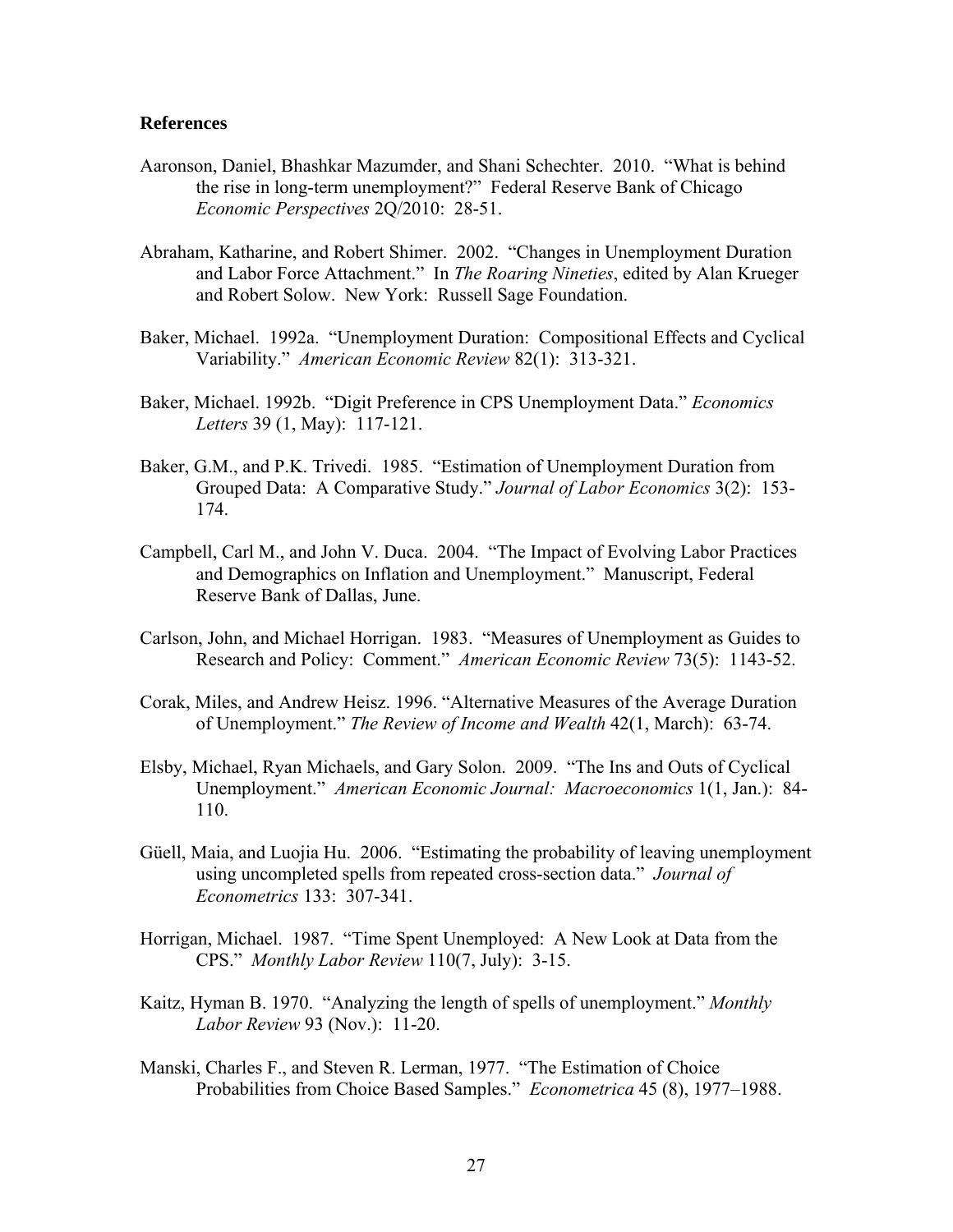- Mukoyama, Toshihiko, and Aysegul Sahin. 2009. "Why did the average duration of unemployment become so much longer?" *Journal of Monetary Economics* 56: 200-209.
- Perry, George L. 1972. "Unemployment Flows in the U.S. Labor Market." *Brookings Papers on Economic Activity* 3: 245-278.
- Polivka, Anne, and Stephen Miller. 1998. "The CPS After the Redesign: Refocusing the Economic Lens." In *Labor Statistics Measurement Issues*, edited by John Haltiwanger, Marilyn Manser, and Robert Topel, pp. 249-289. Chicago: University of Chicago Press.
- Sider, Hal. 1985. "Unemployment Duration and Incidence: 1968-82." *American Economic Review* 75(3, June): 461-472.
- Valletta, Robert G. 1998. "Changes in the Structure and Duration of U.S. Unemployment, 1967-1998." Federal Reserve Bank of San Francisco *Economic Review* 3: 29-40.
- Valletta, Robert G., and Katherine Kuang. 2010. "Extended Unemployment and UI Benefits." *FRBSF Economic Letter* 2010-12, April 19.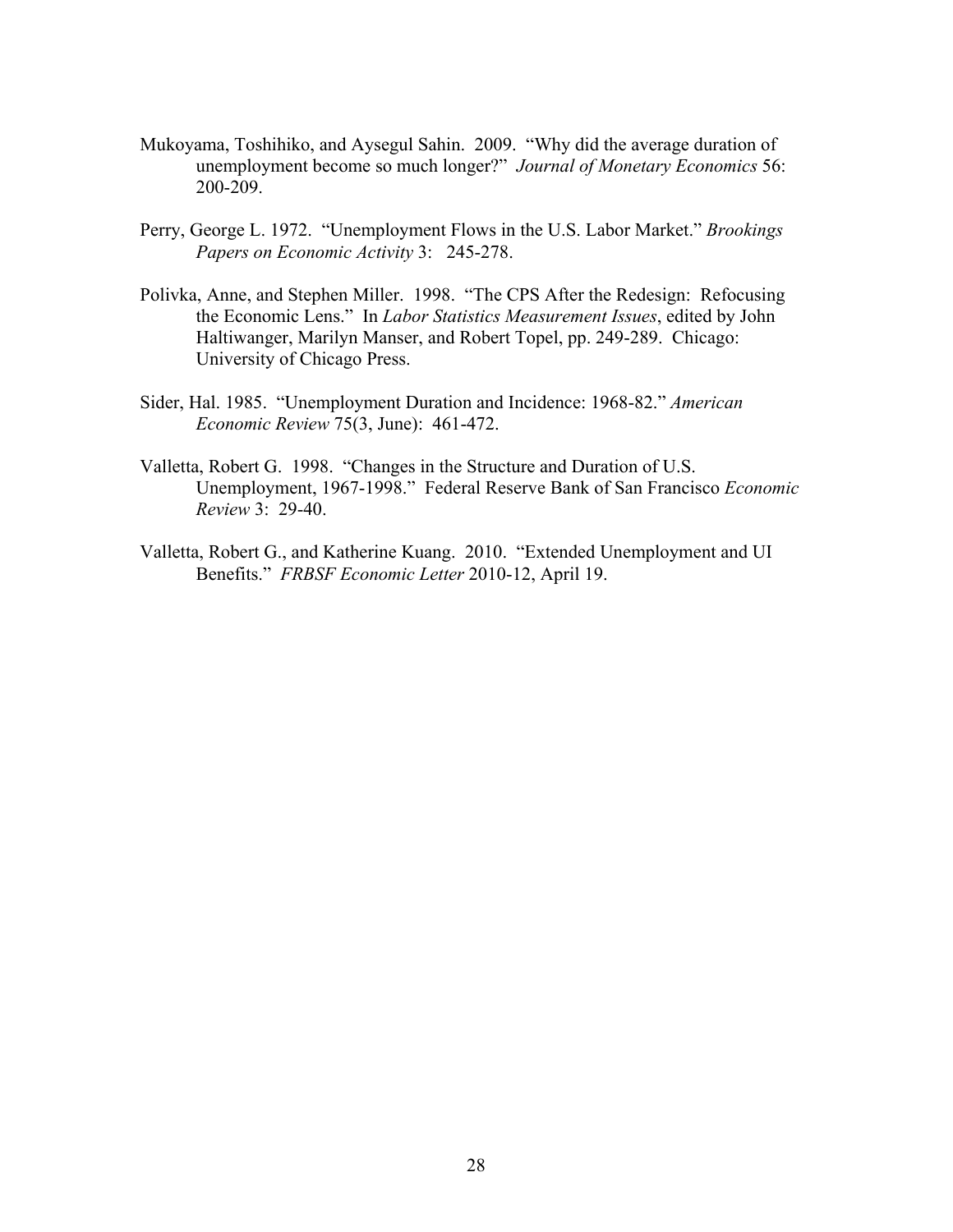

dates (latest trough tentatively dated 6/09).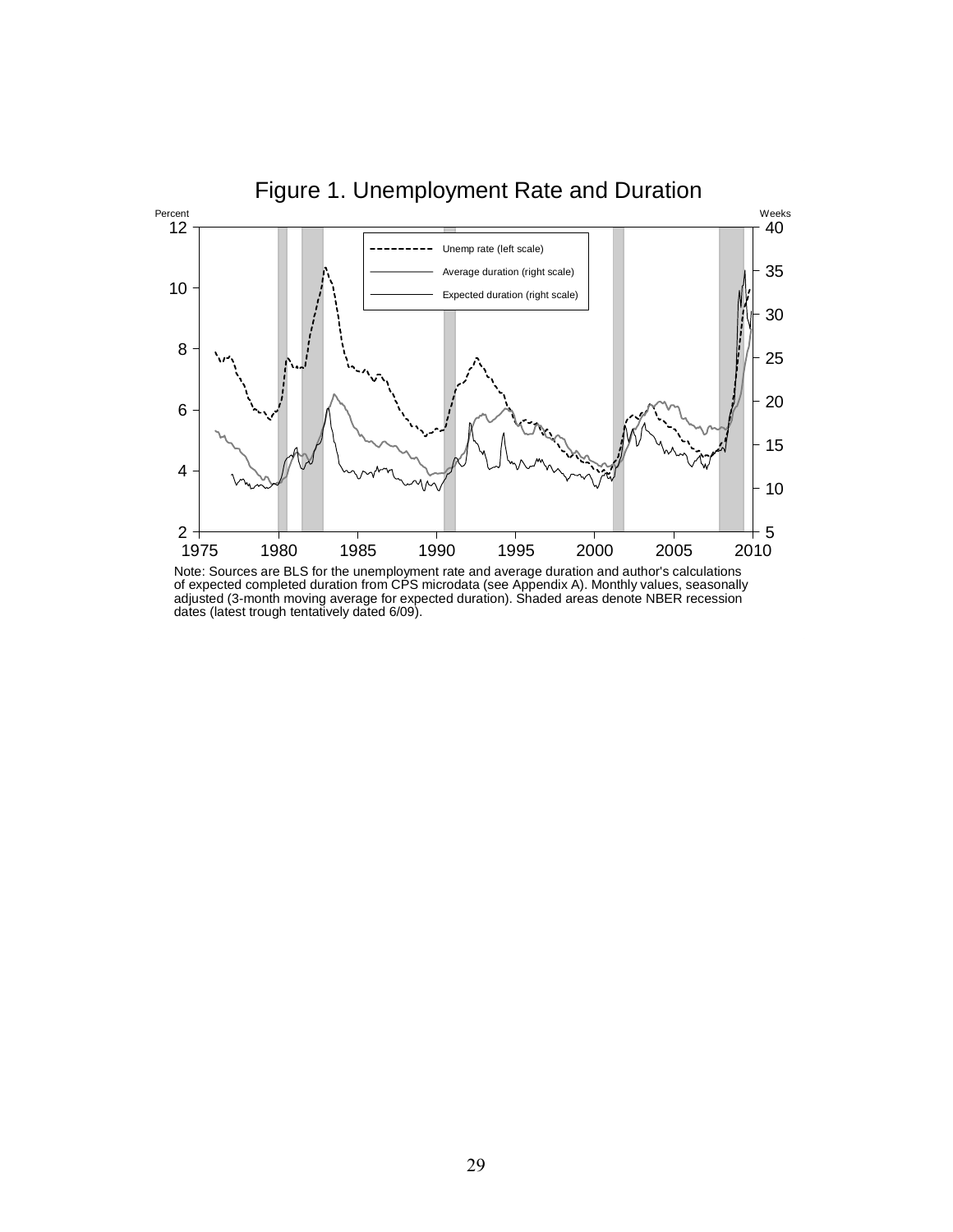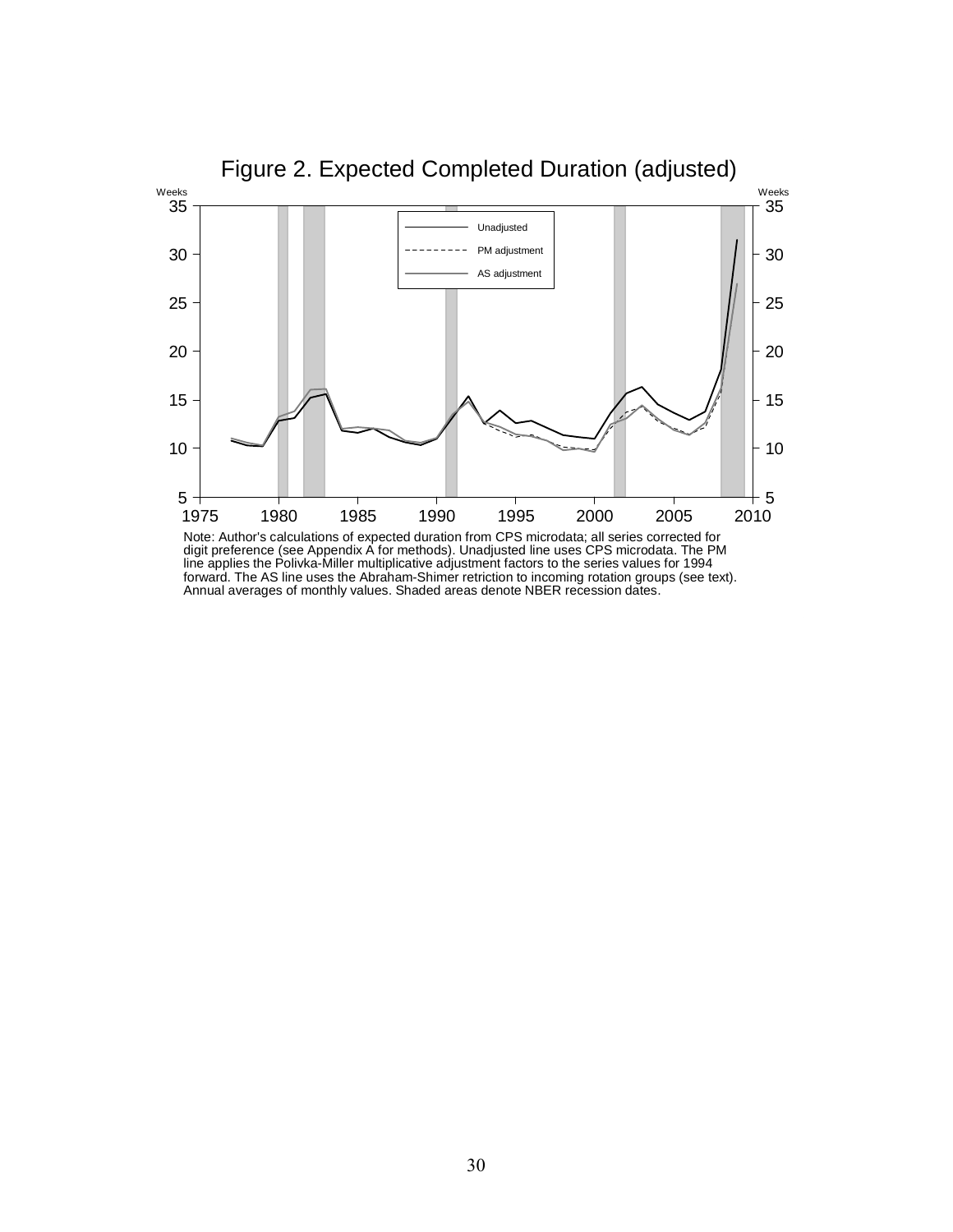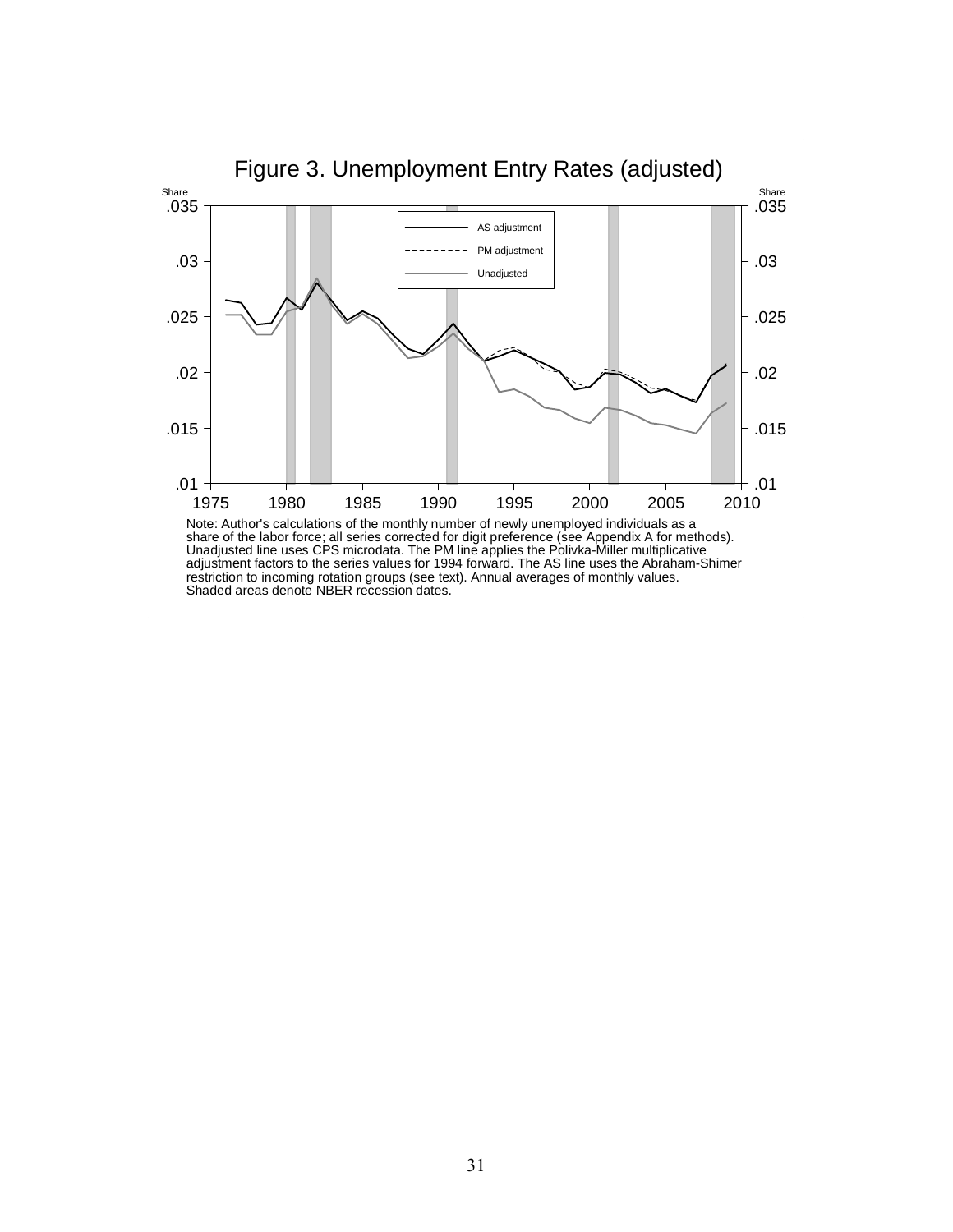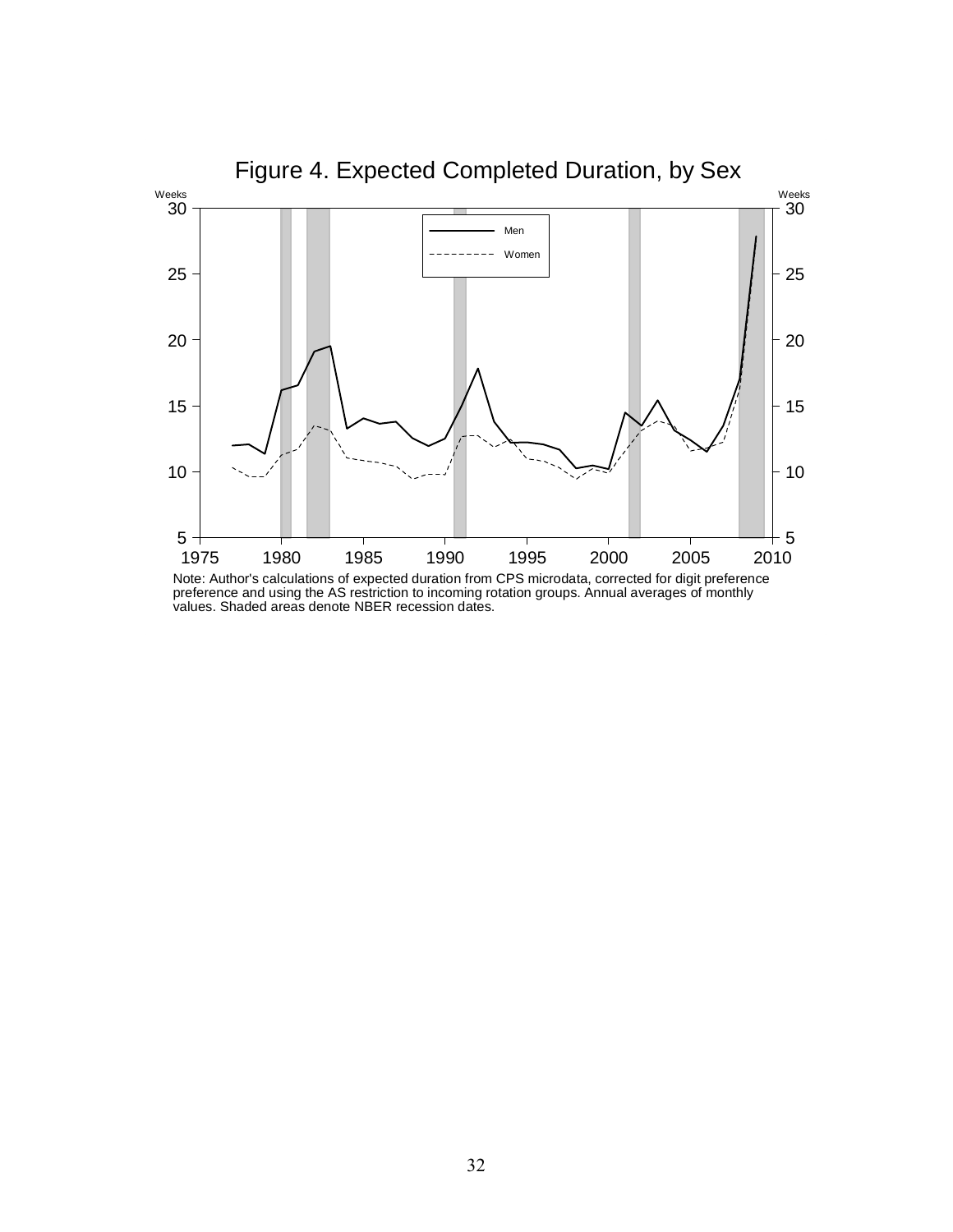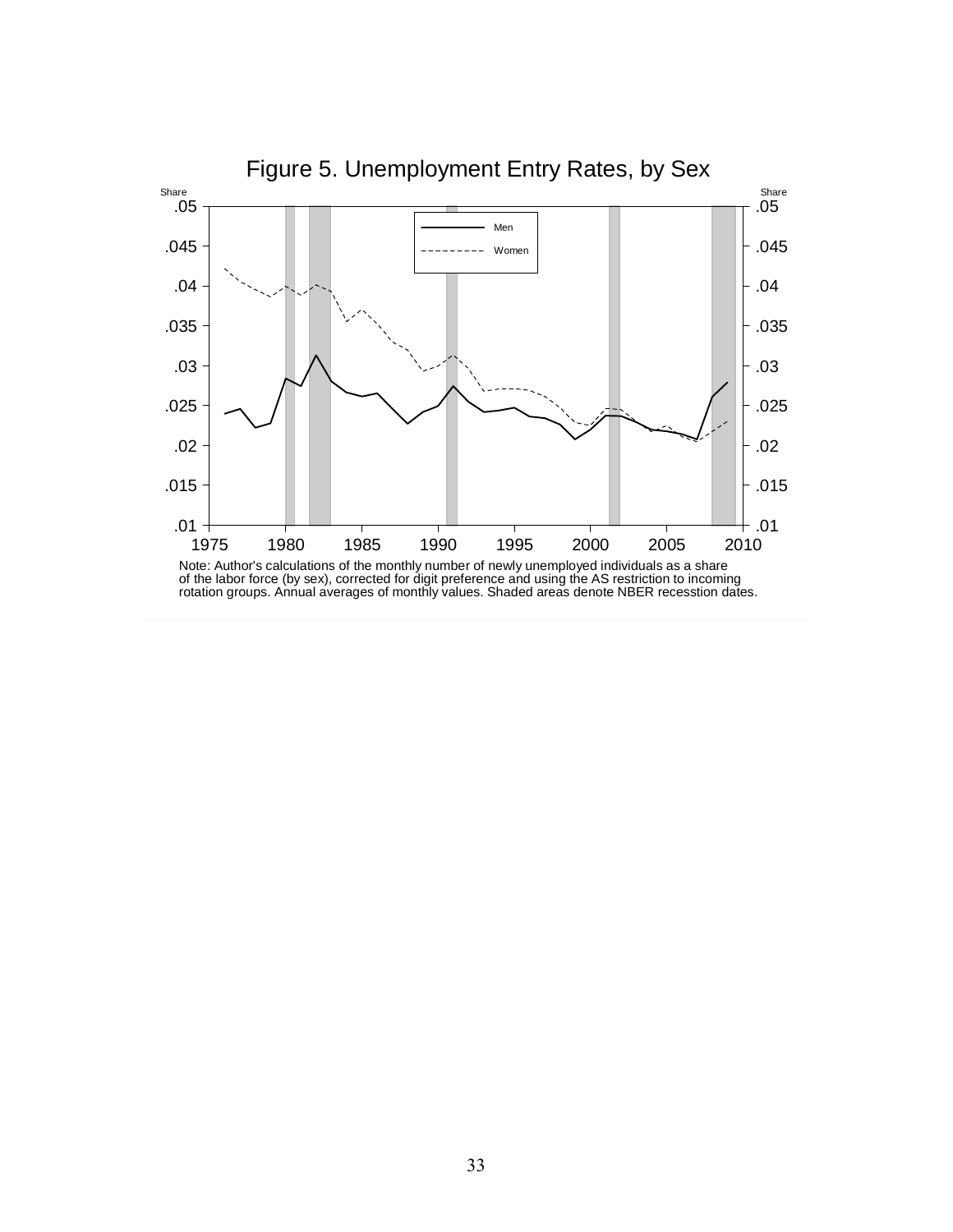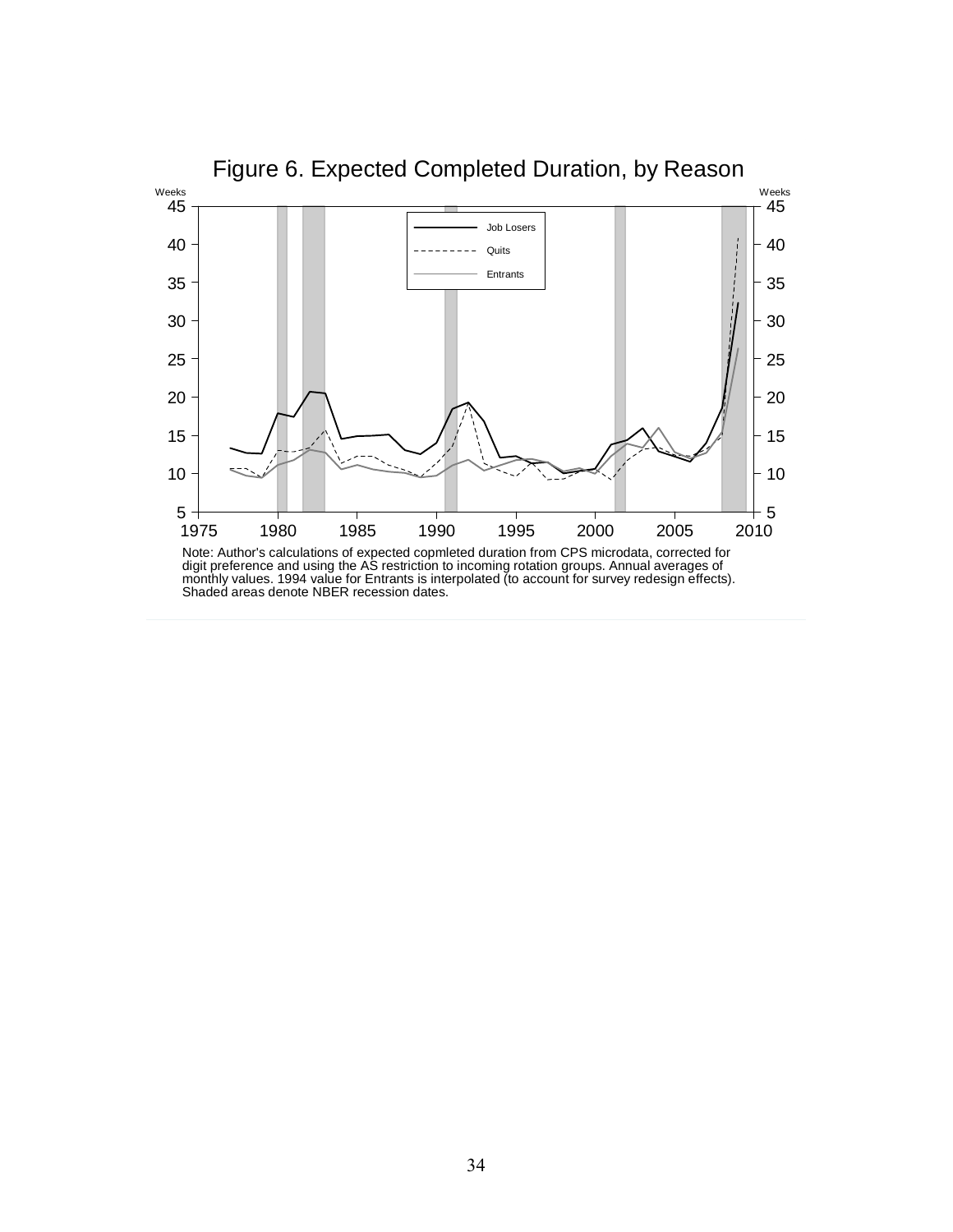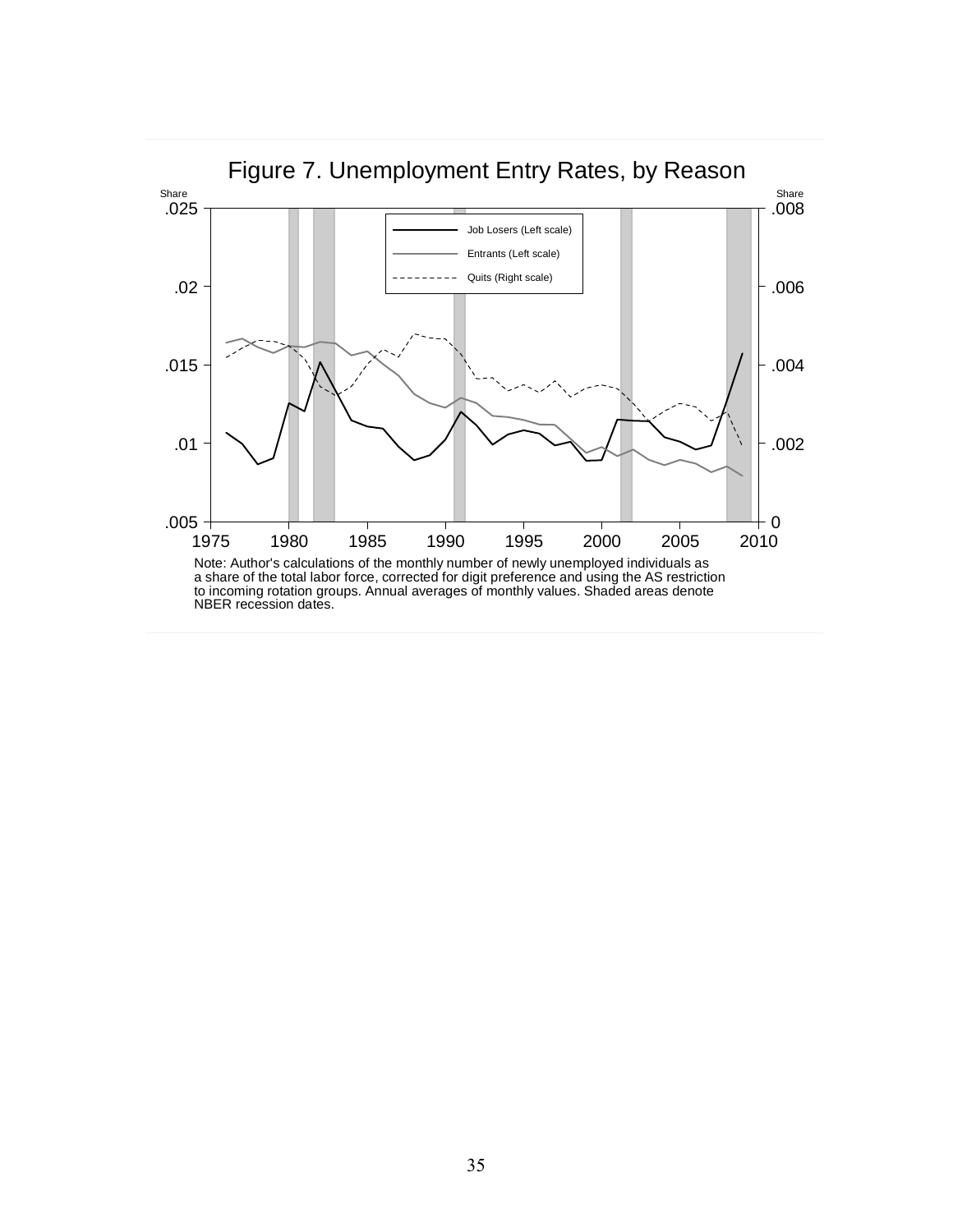|                                                | (1)            | (2)            | (3)         | (4)         | (5)         | (6)         | (7)         | (8)         |
|------------------------------------------------|----------------|----------------|-------------|-------------|-------------|-------------|-------------|-------------|
|                                                | Full sample,   | Full sample,   | IRGs, 1978- | IRGs, 1978- | IRGs, 1978- | IRGs, 1978- | IRGs, 1978- | IRGs, 1978- |
| <b>VARIABLES</b>                               | 1978-2009      | 1978-2007      | 2007        | 2007        | 2007        | 2007        | 2007        | 2009        |
| Time (sample length)                           | $0.507**$      | $0.440**$      | $0.243**$   | $0.101**$   | $-0.228**$  | $-0.252**$  | $-0.256**$  | $0.0888**$  |
|                                                | (0.00940)      | (0.0114)       | (0.0224)    | (0.0230)    | (0.0180)    | (0.0181)    | (0.0182)    | (0.00892)   |
| Unemployment rate                              | $0.0964**$     | $0.0913**$     | $0.101**$   | $0.0952**$  |             |             |             |             |
|                                                | (0.00177)      | (0.00217)      | (0.00434)   | (0.00436)   |             |             |             |             |
| d(state employment)                            |                |                |             |             |             | $-2.962**$  |             | $-3.582**$  |
|                                                |                |                |             |             |             | (0.167)     |             | (0.0785)    |
| d(national employment)                         |                |                |             |             |             |             | $-2.669**$  |             |
|                                                |                |                |             |             |             |             | (0.246)     |             |
| <b>Individual characteristics</b>              | N <sub>0</sub> | N <sub>o</sub> | No.         | <b>Yes</b>  | Yes         | Yes         | Yes         | Yes         |
| Duration months 1-2                            | $-1.383**$     | $-1.304**$     | $-1.312**$  | $-0.975**$  | $-0.229**$  | $-0.170**$  | $-0.172**$  | $-0.317**$  |
|                                                | (0.0159)       | (0.0194)       | (0.0386)    | (0.0448)    | (0.0296)    | (0.0298)    | (0.0300)    | (0.0145)    |
| Duration months 2-3                            | $-1.288**$     | $-1.221**$     | $-1.178**$  | $-0.866**$  | $-0.115**$  | $-0.0589$   | $-0.0594$   | $-0.243**$  |
|                                                | (0.0164)       | (0.0198)       | (0.0395)    | (0.0455)    | (0.0306)    | (0.0308)    | (0.0311)    | (0.0149)    |
| Duration months 3-4                            | $-1.224**$     | $-1.145**$     | $-1.152**$  | $-0.863**$  | $-0.108**$  | $-0.0533$   | $-0.0534$   | $-0.191**$  |
|                                                | (0.0171)       | (0.0205)       | (0.0407)    | (0.0465)    | (0.0319)    | (0.0322)    | (0.0324)    | (0.0156)    |
| Duration quarters 2-3                          | $-2.148**$     | $-2.095**$     | $-1.980**$  | $-1.729**$  | $-0.961**$  | $-0.909**$  | $-0.905**$  | $-1.135**$  |
|                                                | (0.0170)       | (0.0203)       | (0.0405)    | (0.0461)    | (0.0302)    | (0.0304)    | (0.0307)    | (0.0147)    |
| Duration quarters 3/4-5/6                      | $-1.934**$     | $-1.885**$     | $-1.916**$  | $-1.691**$  | $-0.915**$  | $-0.858**$  | $-0.855**$  | $-0.932**$  |
|                                                | (0.0178)       | (0.0211)       | (0.0420)    | (0.0474)    | (0.0316)    | (0.0319)    | (0.0322)    | (0.0155)    |
| Duration years $2-3+$                          | $-1.072**$     | $-1.024**$     | $-0.710**$  | $-0.512**$  | $0.249**$   | $0.314**$   | $0.316**$   | $-0.106**$  |
|                                                | (0.0203)       | (0.0232)       | (0.0480)    | (0.0522)    | (0.0393)    | (0.0395)    | (0.0398)    | (0.0182)    |
|                                                |                |                |             |             |             |             |             |             |
| Observations<br>$\sim$ $\sim$ $\sim$<br>0.01 h | 2404248        | 2239776        | 572576      | 567283      | 567283      | 567283      | 567283      | 2382746     |

Table 1: ML Estimates (alternative samples and cyclical/individual controls)

\*\* p<0.01, \* p<0.05

Note: The time-trend coefficient is scaled up by sample length. See Appendix Table 1 for the list of other controls (and complete results). Robust standard errors in parentheses.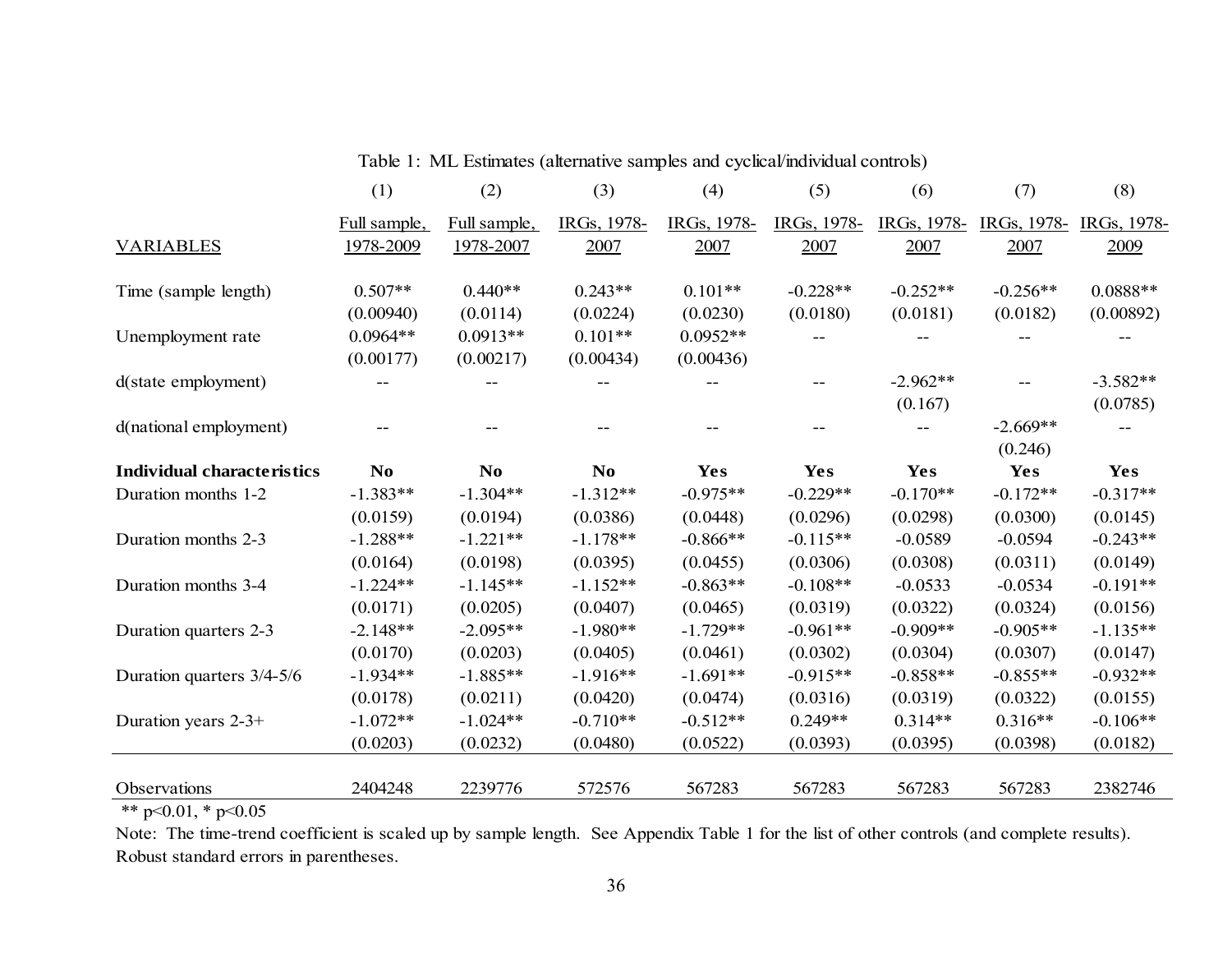| Men          |  |  |  |  |
|--------------|--|--|--|--|
| (6)          |  |  |  |  |
| Full sample, |  |  |  |  |
| 1994-2007    |  |  |  |  |
| $-0.00136$   |  |  |  |  |
| (0.0207)     |  |  |  |  |
| $-2.859**$   |  |  |  |  |
| (0.304)      |  |  |  |  |
| Yes          |  |  |  |  |
| $-0.359**$   |  |  |  |  |
| (0.0334)     |  |  |  |  |
| $-0.0870*$   |  |  |  |  |
| (0.0345)     |  |  |  |  |
| $-0.167**$   |  |  |  |  |
| (0.0359)     |  |  |  |  |
| $-1.068**$   |  |  |  |  |
| (0.0338)     |  |  |  |  |
| $-0.873**$   |  |  |  |  |
| (0.0351)     |  |  |  |  |
| $-0.363**$   |  |  |  |  |
| (0.0389)     |  |  |  |  |
| 431987       |  |  |  |  |
|              |  |  |  |  |

# Table 2: ML Estimates (for women and men)

\*\* p<0.01, \* p<0.05

Note: The time-trend coefficient is scaled up by sample length. See Appendix Table 1 for the complete list of control variables. Robust standard errors in parentheses.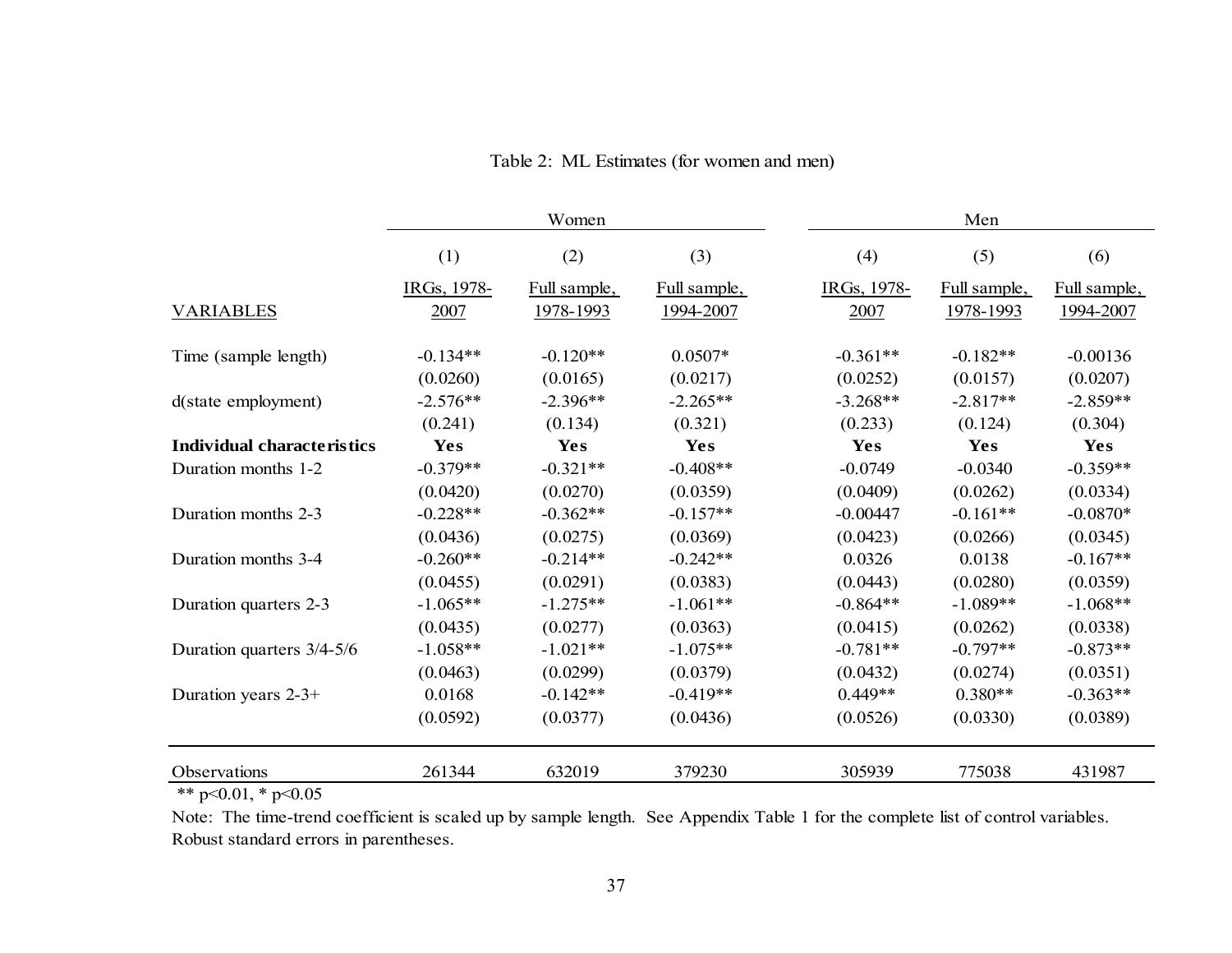### Table 3: ML Estimates, 1981-83 vs. 2007-09 (IRGs only)

|                                   | (1)               | (2)        | (3)        |
|-----------------------------------|-------------------|------------|------------|
| <b>VARIABLES</b>                  | $\underline{All}$ | Women      | Men        |
| 2007-09 dummy                     | $-0.230**$        | $-0.0991*$ | $-0.337**$ |
|                                   | (0.0285)          | (0.0422)   | (0.0391)   |
| d(state employment)               | $-5.502**$        | $-5.394**$ | $-5.634**$ |
|                                   | (0.349)           | (0.510)    | (0.478)    |
| <b>Individual characteristics</b> | <b>Yes</b>        | Yes        | Yes        |
| Duration months 1-2               | $-0.622**$        | $-0.813**$ | $-0.519**$ |
|                                   | (0.0673)          | (0.0969)   | (0.0900)   |
| Duration months 2-3               | $-0.457**$        | $-0.584**$ | $-0.408**$ |
|                                   | (0.0697)          | (0.100)    | (0.0933)   |
| Duration months 3-4               | $-0.431**$        | $-0.695**$ | $-0.272**$ |
|                                   | (0.0727)          | (0.105)    | (0.0983)   |
| Duration quarters 2-3             | $-1.227**$        | $-1.368**$ | $-1.170**$ |
|                                   | (0.0684)          | (0.0996)   | (0.0911)   |
| Duration quarters 3/4-5/6         | $-1.138**$        | $-1.367**$ | $-1.025**$ |
|                                   | (0.0710)          | (0.104)    | (0.0946)   |
| Duration years 2-3+               | $0.455**$         | 0.224      | $0.557**$  |
|                                   | (0.121)           | (0.182)    | (0.159)    |
| Observations                      | 261344            | 632019     | 379230     |
|                                   |                   |            |            |

\*\* p<0.01, \* p<0.05

Note: Sample periods bracketed by the unemployment trough (measured monthly) and expected duration peak (3-month moving average values) around the 1981-1982 and 2008-09 recessions (exact dates are 7/81- 7/83 and 5/07-7/09) . See Appendix Table 1 for the complete list of control variables. Robust standard errors in parentheses.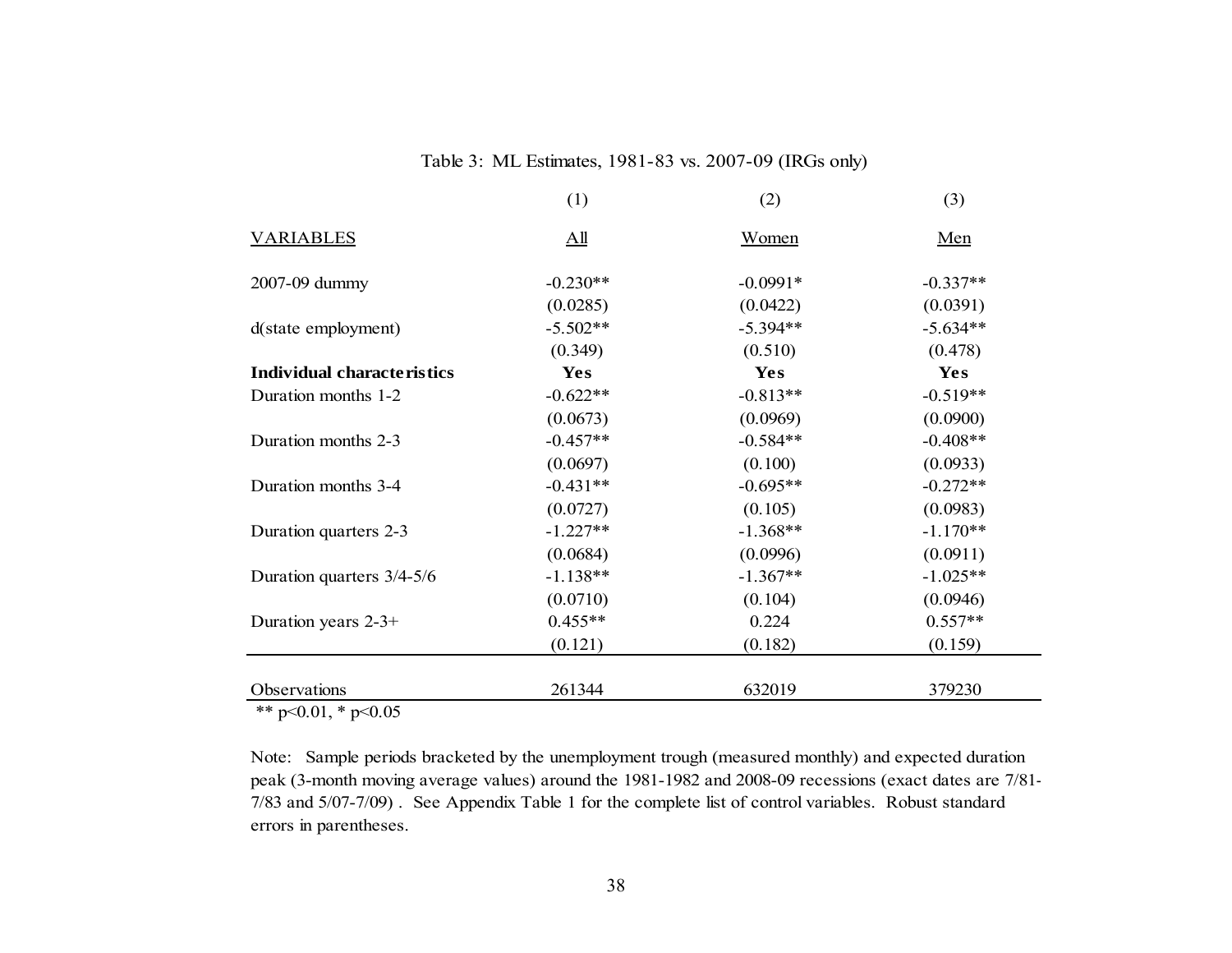|                                   | <b>Job Losers</b> |            | Job Leavers |            | Entrants   |            |  |
|-----------------------------------|-------------------|------------|-------------|------------|------------|------------|--|
|                                   | (1)               | (2)        | (3)         | (4)        | (5)        | (6)        |  |
| <b>VARIABLES</b>                  | Women             | Men        | Women       | Men        | Women      | Men        |  |
| Time (sample length)              | $-0.419**$        | $-0.566**$ | $-0.193**$  | $-0.371**$ | 0.0219     | $-0.119**$ |  |
|                                   | (0.0442)          | (0.0350)   | (0.0720)    | (0.0753)   | (0.0366)   | (0.0428)   |  |
| d(state employment)               | $-3.449**$        | $-3.528**$ | $-3.058**$  | $-4.700**$ | $-1.637**$ | $-2.262**$ |  |
|                                   | (0.430)           | (0.314)    | (0.681)     | (0.731)    | (0.326)    | (0.405)    |  |
| <b>Individual characteristics</b> | <b>Yes</b>        | Yes        | Yes         | <b>Yes</b> | <b>Yes</b> | <b>Yes</b> |  |
| Duration months 1-2               | $-0.286**$        | 0.0281     | $-0.237*$   | $-0.0190$  | $-0.483**$ | $-0.146$   |  |
|                                   | (0.0661)          | (0.0519)   | (0.121)     | (0.130)    | (0.0642)   | (0.0868)   |  |
| Duration months 2-3               | $-0.0115$         | $0.178**$  | $-0.110$    | 0.0831     | $-0.418**$ | $-0.232**$ |  |
|                                   | (0.0696)          | (0.0543)   | (0.124)     | (0.135)    | (0.0662)   | (0.0883)   |  |
| Duration months 3-4               | $-0.0895$         | $0.213**$  | $-0.118$    | 0.127      | $-0.466**$ | $-0.226*$  |  |
|                                   | (0.0720)          | (0.0571)   | (0.130)     | (0.141)    | (0.0689)   | (0.0914)   |  |
| Duration quarters 2-3             | $-1.041**$        | $-0.818**$ | $-0.986**$  | $-0.755**$ | $-1.157**$ | $-0.896**$ |  |
|                                   | (0.0667)          | (0.0522)   | (0.126)     | (0.132)    | (0.0674)   | (0.0887)   |  |
| Duration quarters 3/4-5/6         | $-1.264**$        | $-0.757**$ | $-1.076**$  | $-0.640**$ | $-0.905**$ | $-0.804**$ |  |
|                                   | (0.0705)          | (0.0543)   | (0.137)     | (0.139)    | (0.0712)   | (0.0910)   |  |
| Duration years $2-3+$             | $-0.499**$        | $0.251**$  | 0.126       | $0.567**$  | $0.380**$  | $0.886**$  |  |
|                                   | (0.0852)          | (0.0628)   | (0.187)     | (0.181)    | (0.0954)   | (0.117)    |  |
| Observations                      | 96350             | 176017     | 33678       | 33107      | 131316     | 96815      |  |

# Table 4: ML Estimates, by Reason for Unemployment (for women and men) (1978-2007, IRG's only)

\*\* p<0.01, \* p<0.05

Note: The time-trend coefficient is scaled up by sample length. See Appendix Table 1 for the complete list of control variables. Robust standard errors in parentheses.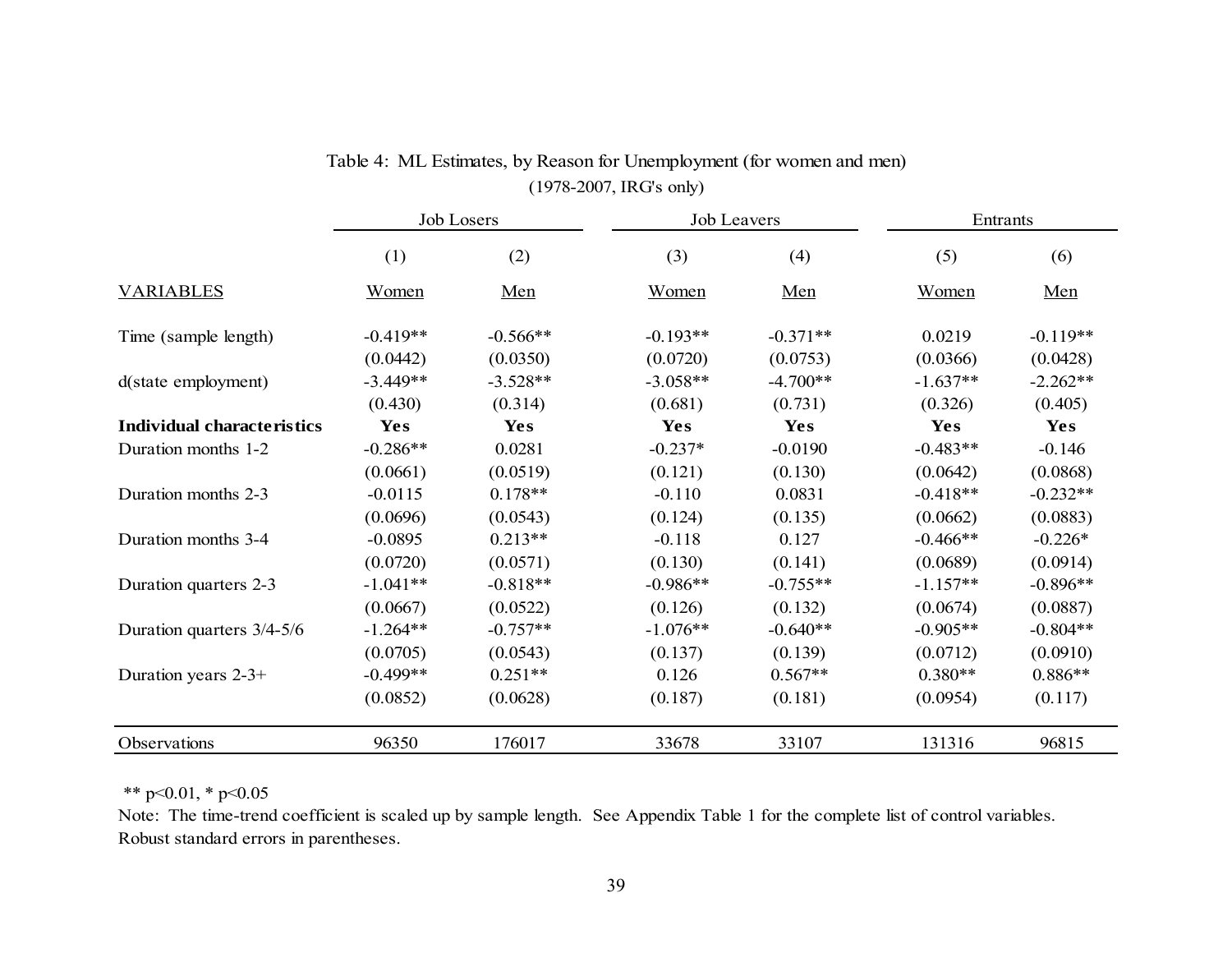|                           | (1)          | (2)          | (3)         | (4)         | (5)         | (6)         | (7)         | (8)         |
|---------------------------|--------------|--------------|-------------|-------------|-------------|-------------|-------------|-------------|
|                           | Full sample, | Full sample, | IRGs, 1978- | IRGs, 1978- | IRGs, 1978- | IRGs, 1978- | IRGs, 1978- | IRGs, 1978- |
| <b>VARIABLES</b>          | 1978-2009    | 1978-2007    | 2007        | 2007        | 2007        | 2007        | 2007        | 2009        |
| Time (sample length)      | $0.507**$    | $0.440**$    | $0.243**$   | $0.101**$   | $-0.228**$  | $-0.252**$  | $-0.256**$  | $0.0888**$  |
|                           | (0.00940)    | (0.0114)     | (0.0224)    | (0.0230)    | (0.0180)    | (0.0181)    | (0.0182)    | (0.00892)   |
| Unemployment rate         | $0.0964**$   | $0.0913**$   | $0.101**$   | $0.0952**$  |             |             |             |             |
|                           | (0.00177)    | (0.00217)    | (0.00434)   | (0.00436)   |             |             |             |             |
| d(state employment)       |              |              |             |             |             | $-2.962**$  |             | $-3.582**$  |
|                           |              |              |             |             |             | (0.167)     |             | (0.0785)    |
| d(national employment)    |              |              |             |             |             |             | $-2.669**$  |             |
|                           |              |              |             |             |             |             | (0.246)     |             |
| Duration months 1-2       | $-1.383**$   | $-1.304**$   | $-1.312**$  | $-0.975**$  | $-0.229**$  | $-0.170**$  | $-0.172**$  | $-0.317**$  |
|                           | (0.0159)     | (0.0194)     | (0.0386)    | (0.0448)    | (0.0296)    | (0.0298)    | (0.0300)    | (0.0145)    |
| Duration months 2-3       | $-1.288**$   | $-1.221**$   | $-1.178**$  | $-0.866**$  | $-0.115**$  | $-0.0589$   | $-0.0594$   | $-0.243**$  |
|                           | (0.0164)     | (0.0198)     | (0.0395)    | (0.0455)    | (0.0306)    | (0.0308)    | (0.0311)    | (0.0149)    |
| Duration months 3-4       | $-1.224**$   | $-1.145**$   | $-1.152**$  | $-0.863**$  | $-0.108**$  | $-0.0533$   | $-0.0534$   | $-0.191**$  |
|                           | (0.0171)     | (0.0205)     | (0.0407)    | (0.0465)    | (0.0319)    | (0.0322)    | (0.0324)    | (0.0156)    |
| Duration quarters 2-3     | $-2.148**$   | $-2.095**$   | $-1.980**$  | $-1.729**$  | $-0.961**$  | $-0.909**$  | $-0.905**$  | $-1.135**$  |
|                           | (0.0170)     | (0.0203)     | (0.0405)    | (0.0461)    | (0.0302)    | (0.0304)    | (0.0307)    | (0.0147)    |
| Duration quarters 3/4-5/6 | $-1.934**$   | $-1.885**$   | $-1.916**$  | $-1.691**$  | $-0.915**$  | $-0.858**$  | $-0.855**$  | $-0.932**$  |
|                           | (0.0178)     | (0.0211)     | (0.0420)    | (0.0474)    | (0.0316)    | (0.0319)    | (0.0322)    | (0.0155)    |
| Duration years $2-3+$     | $-1.072**$   | $-1.024**$   | $-0.710**$  | $-0.512**$  | $0.249**$   | $0.314**$   | $0.316**$   | $-0.106**$  |
|                           | (0.0203)     | (0.0232)     | (0.0480)    | (0.0522)    | (0.0393)    | (0.0395)    | (0.0398)    | (0.0182)    |

# Appendix Table 1: Complete Estimates from Table 1

(continued)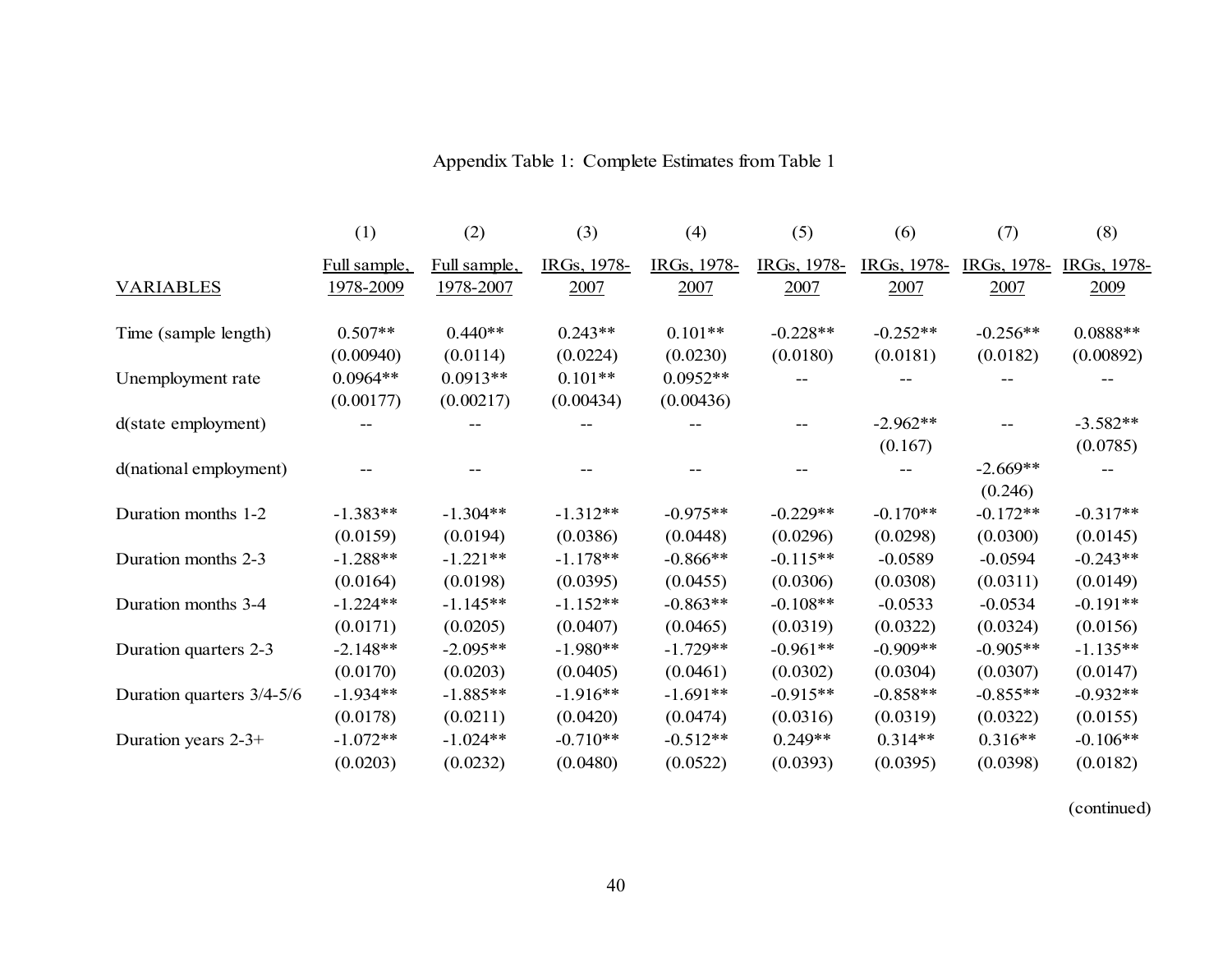|  |  |  | Appendix Table 1 (continued) |  |
|--|--|--|------------------------------|--|
|--|--|--|------------------------------|--|

|                      | (1)          | (2)          | (3)         | (4)         | (5)         | (6)         | (7)         | (8)         |
|----------------------|--------------|--------------|-------------|-------------|-------------|-------------|-------------|-------------|
|                      | Full sample, | Full sample, | IRGs, 1978- | IRGs, 1978- | IRGs, 1978- | IRGs, 1978- | IRGs, 1978- | IRGs, 1978- |
| <b>VARIABLES</b>     | 1978-2009    | 1978-2007    | 2007        | 2007        | 2007        | 2007        | 2007        | 2009        |
| Age 16-19            |              |              |             | $-0.550**$  | $-0.552**$  | $-0.550**$  | $-0.550**$  | $-0.512**$  |
|                      |              |              |             | (0.0217)    | (0.0216)    | (0.0216)    | (0.0216)    | (0.0105)    |
| Age 20-24            |              |              |             | $-0.361**$  | $-0.356**$  | $-0.358**$  | $-0.356**$  | $-0.335**$  |
|                      |              |              |             | (0.0204)    | (0.0203)    | (0.0204)    | (0.0203)    | (0.00986)   |
| Age 25-34            |              |              |             | $-0.201**$  | $-0.195**$  | $-0.197**$  | $-0.195**$  | $-0.189**$  |
|                      |              |              |             | (0.0187)    | (0.0187)    | (0.0187)    | (0.0187)    | (0.00899)   |
| Age 35-44            |              |              |             | $-0.0841**$ | $-0.0832**$ | $-0.0829**$ | $-0.0821**$ | $-0.0851**$ |
|                      |              |              |             | (0.0196)    | (0.0196)    | (0.0196)    | (0.0196)    | (0.00942)   |
| Age 55-64            |              |              |             | 0.0200      | 0.0209      | 0.0222      | 0.0215      | $0.0392**$  |
|                      |              |              |             | (0.0258)    | (0.0258)    | (0.0258)    | (0.0258)    | (0.0123)    |
| Age $65+$            |              |              |             | $-0.115**$  | $-0.127**$  | $-0.121**$  | $-0.125**$  | $-0.0787**$ |
|                      |              |              |             | (0.0438)    | (0.0436)    | (0.0437)    | (0.0436)    | (0.0208)    |
| Education: HS degree |              |              |             | $0.0292*$   | $0.0361**$  | $0.0340**$  | $0.0349**$  | $0.0346**$  |
|                      |              |              |             | (0.0128)    | (0.0128)    | (0.0128)    | (0.0128)    | (0.00635)   |
| Some college         |              |              |             | $-0.0333*$  | $-0.0366*$  | $-0.0329*$  | $-0.0344*$  | $-0.0440**$ |
|                      |              |              |             | (0.0147)    | (0.0147)    | (0.0147)    | (0.0147)    | (0.00721)   |
| College degree       |              |              |             | $0.0597**$  | $0.0624**$  | $0.0632**$  | $0.0615**$  | $0.0378**$  |
|                      |              |              |             | (0.0223)    | (0.0223)    | (0.0223)    | (0.0223)    | (0.0108)    |
| Graduate degree      |              |              |             | $0.0882**$  | $0.0785**$  | $0.0833**$  | $0.0802**$  | $0.0591**$  |
|                      |              |              |             | (0.0297)    | (0.0297)    | (0.0297)    | (0.0297)    | (0.0143)    |
| Married              |              |              |             | $-0.0436**$ | $-0.0380*$  | $-0.0423**$ | $-0.0393*$  | $-0.0657**$ |
|                      |              |              |             | (0.0158)    | (0.0158)    | (0.0158)    | (0.0158)    | (0.00766)   |
| Female               |              |              |             | $-0.105**$  | $-0.108**$  | $-0.105**$  | $-0.107**$  | $-0.103**$  |
|                      |              |              |             | (0.0135)    | (0.0135)    | (0.0135)    | (0.0135)    | (0.00664)   |
| Female*married       |              |              |             | $-0.0746**$ | $-0.0797**$ | $-0.0745**$ | $-0.0781**$ | $-0.0502**$ |
|                      |              |              |             | (0.0207)    | (0.0207)    | (0.0207)    | (0.0207)    | (0.0101)    |

(continued)